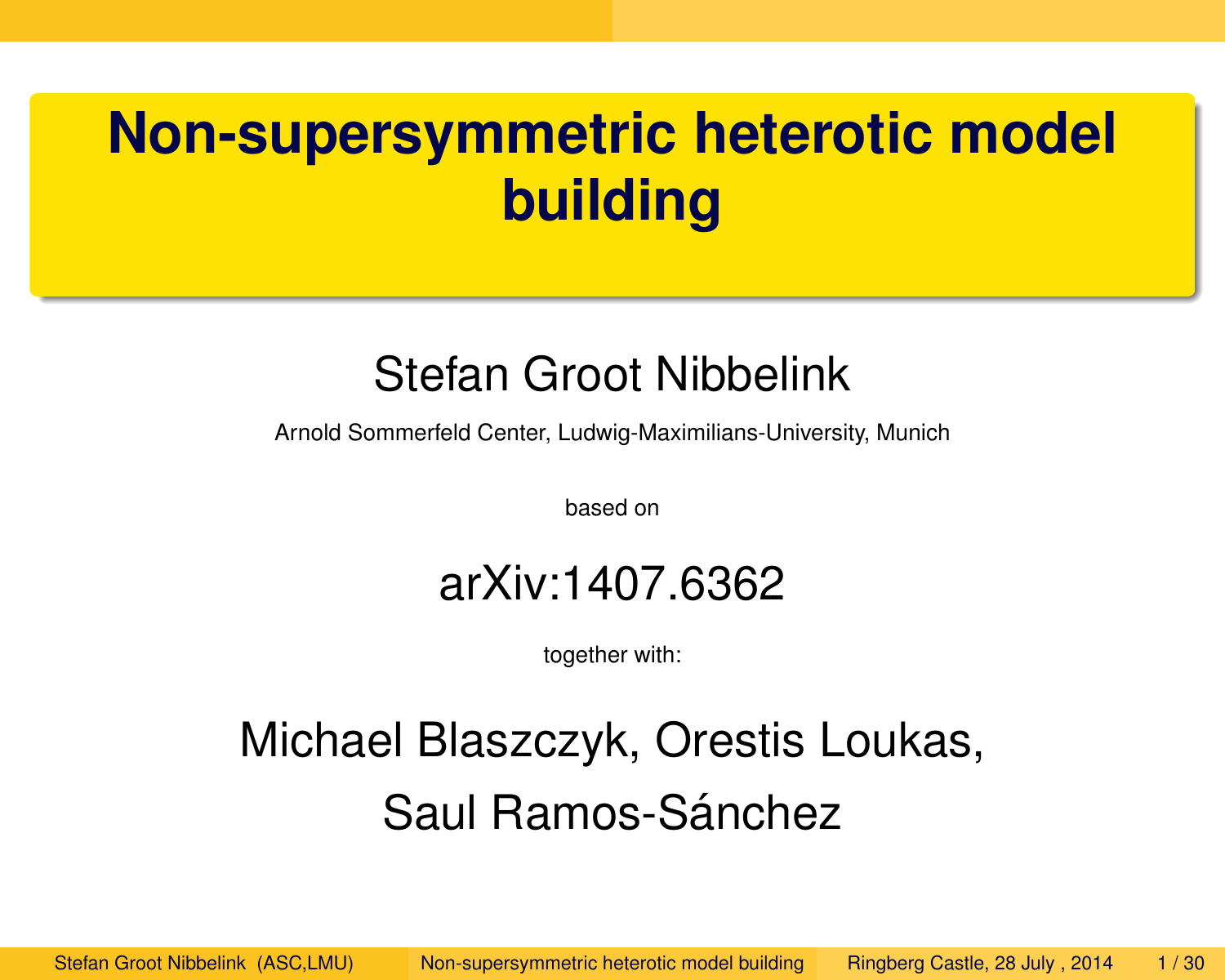#### Overview of this talk



- <sup>2</sup> [The non-supersymmetric heterotic string](#page-8-0)
- <sup>3</sup> [Orbifold compactifications](#page-15-0)
	- [Smooth Calabi-Yau compactifications](#page-19-0)
- <sup>5</sup> [Orbifold model searches](#page-25-0)
- **[Conclusion](#page-28-0)**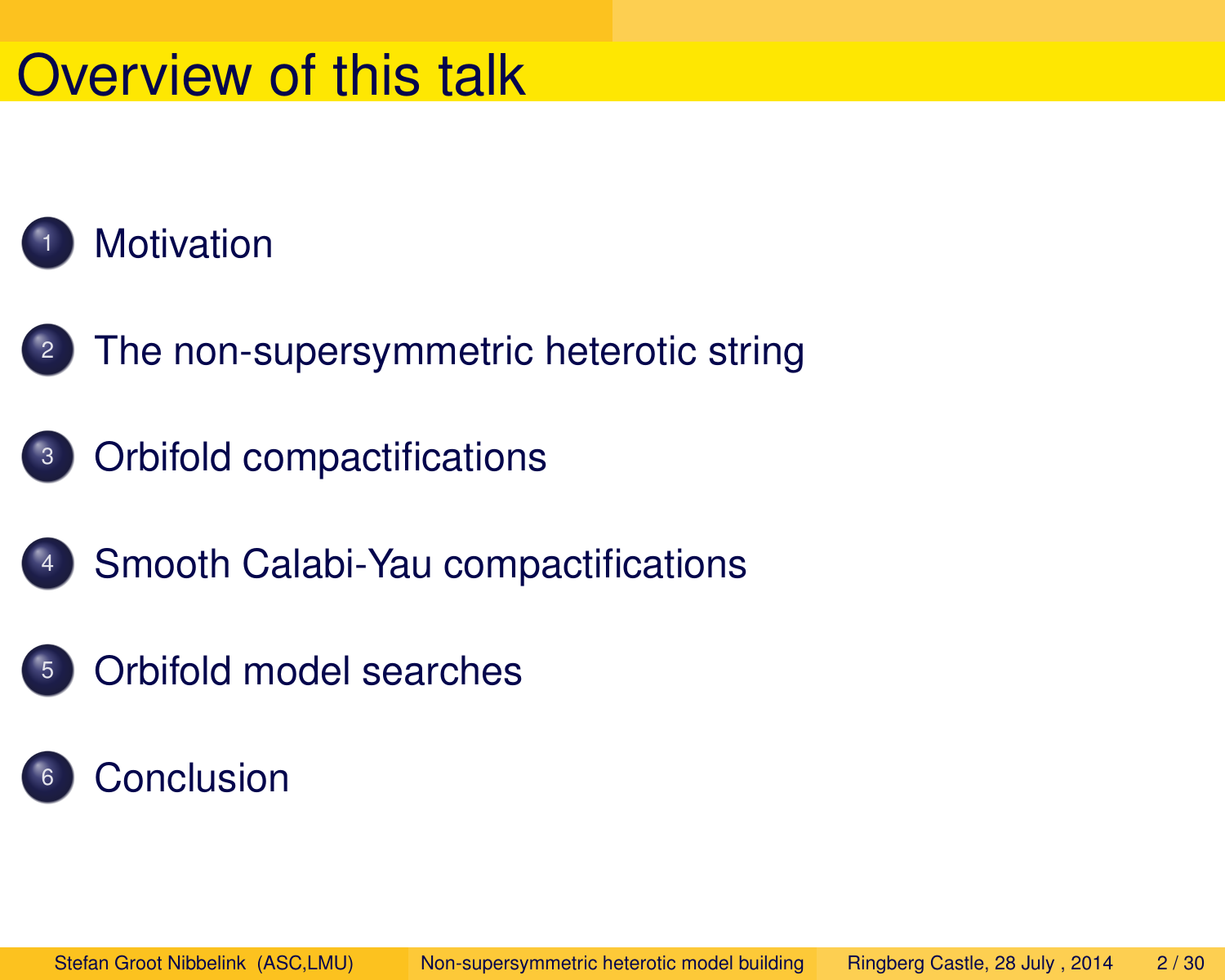**[Motivation](#page-2-0)** 

## MSSM from String Theory

Conventionally in string model building one is looking for string models which get close to the MSSM, i.e.:

- a 4D  $\mathcal{N} = 1$  supersymmetric gauge theory
- gauge group containing  $SU(3)_C \times SU(2)_L \times U(1)_Y$
- o three net chiral generations of quarks and leptons
- <span id="page-2-0"></span>• at least one Higgs doublet pair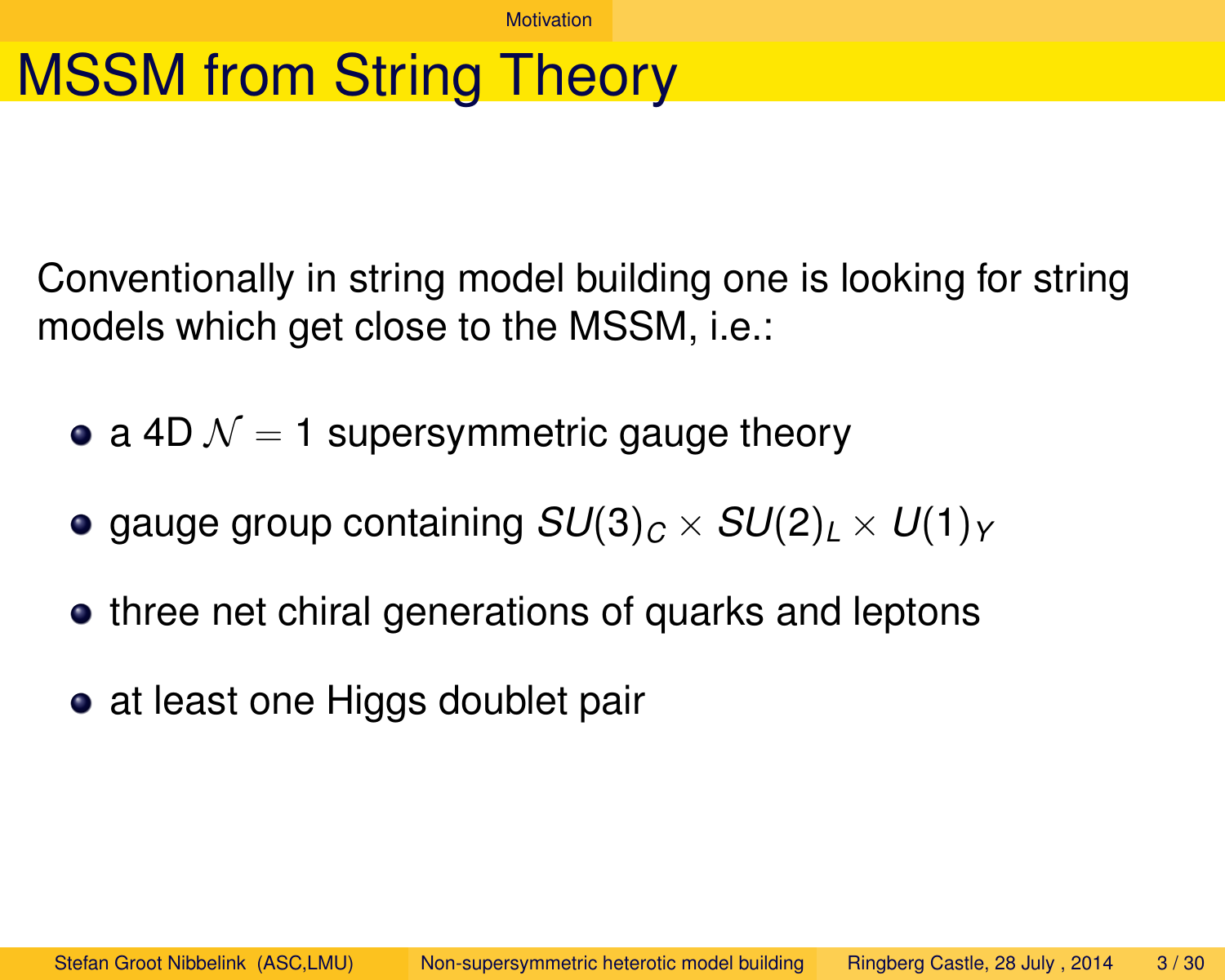#### Calabi-Yaus with vector bundles

The basic requirement is that one obtains an effective 4D field theory with  $\mathcal{N} = 1$  SUSY from the heterotic string:

Candelas,Horowitz,Strominger,Witten'85

$$
\mathcal{M}^{1,9} \to \mathcal{M}^{1,3} \times \mathcal{M}^6
$$

- a six dimensional Calabi-Yau manifold  $\mathcal{M}^6$  with vanishing first Chern class
- a gauge background satisfying the Hermitean Yang–Mills equations characterized by a vector bundle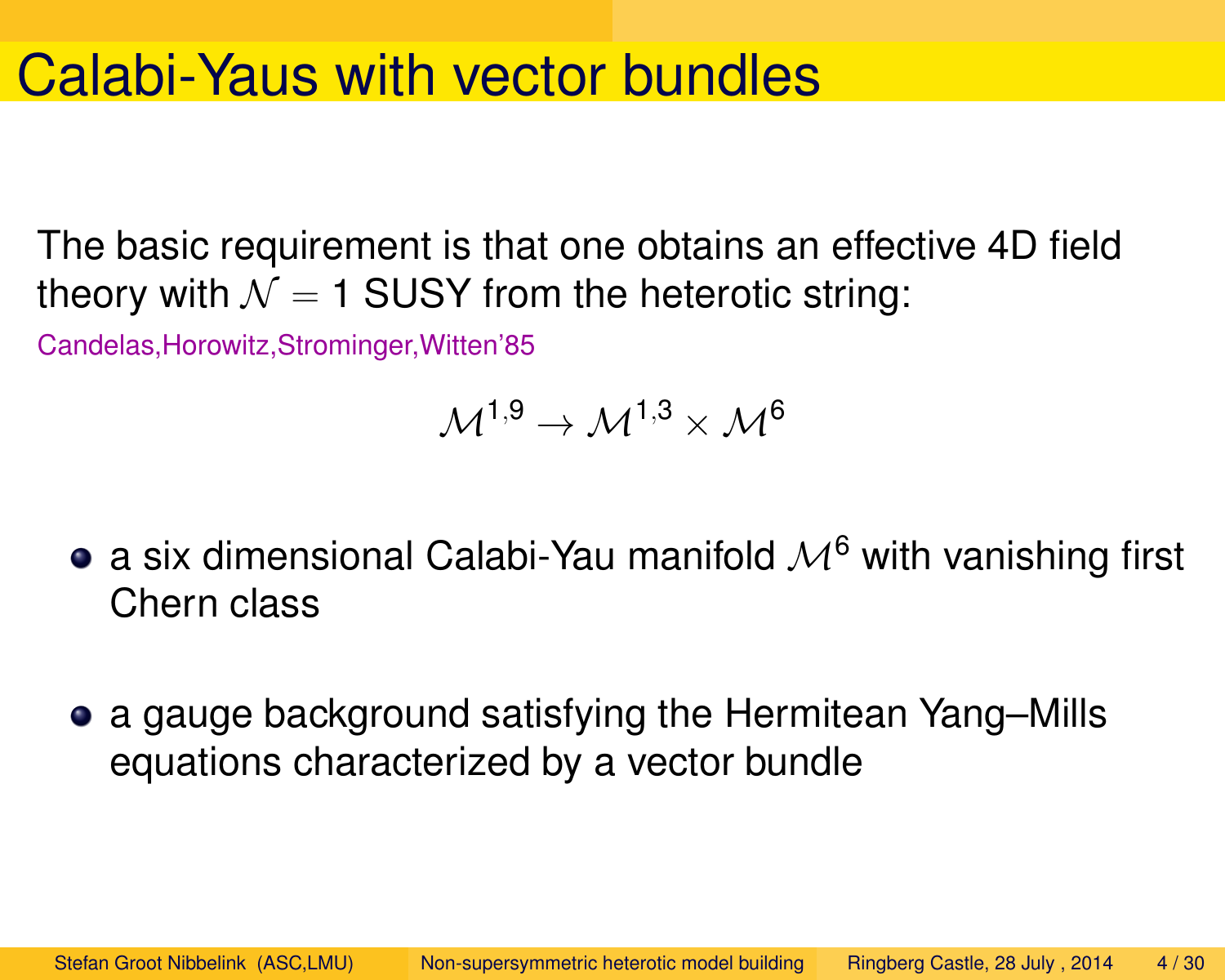The idea of orbifolds is that they are very simple geometries yet shared the main property of Calabi–Yau manifolds namely that only 4D  $\mathcal{N} = 1$  SUSY survives.

Dixon,Harvey,Vafa,Witten'85, Ibanez,Mas,Nilles,Quevedo'87

Toroidal orbifolds are defined as

 $\mathcal{T}^6/G$ 

with some six dimensional torus  $\mathcal{T}^6$  and a finite group  $G$ , like  $\mathbb{Z}_N$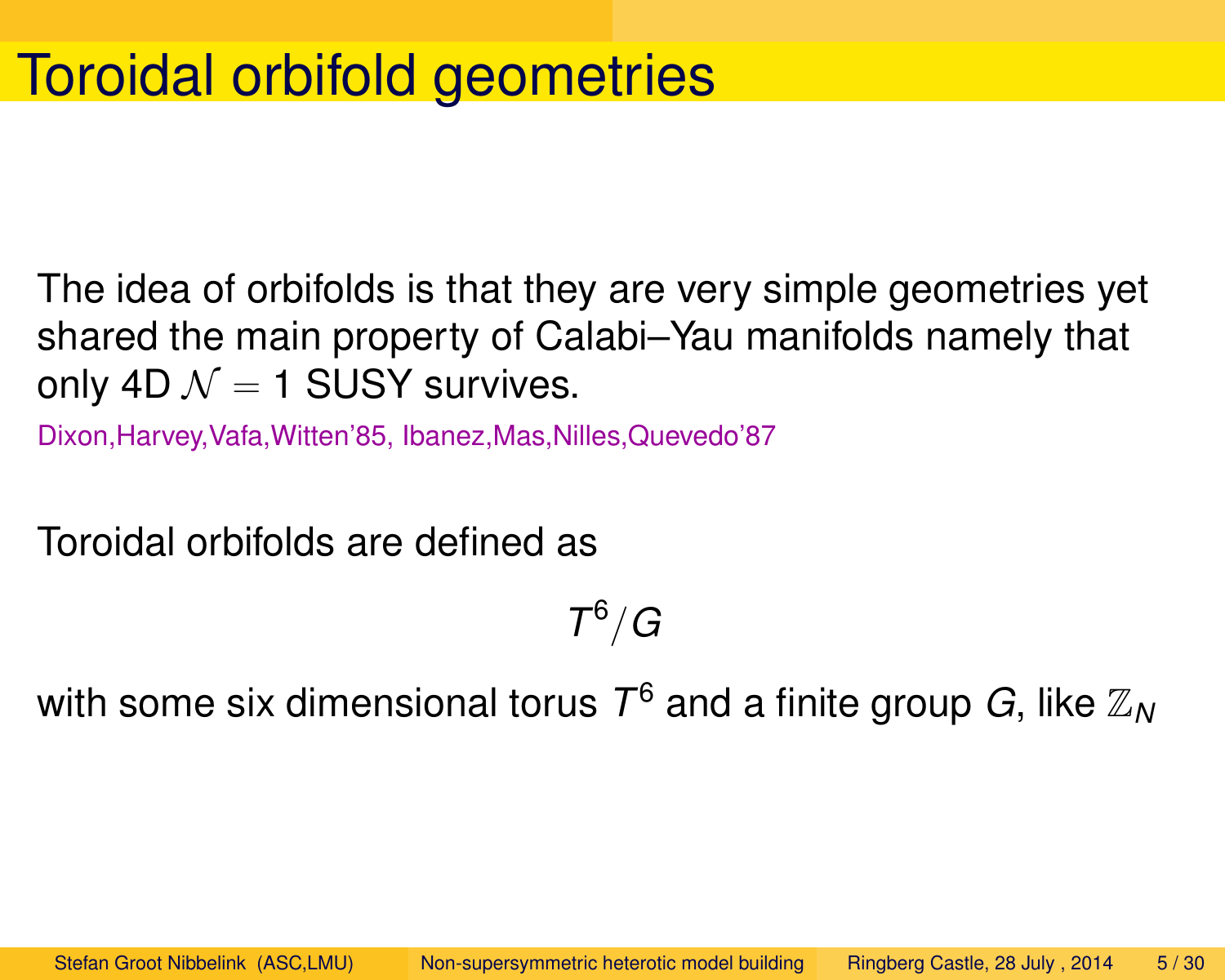## Model building results

MSSM–like models on Calabi–Yaus:

- **Stable** *SU***(5) vector bundles on Schoen manifold** Donagi,Ovrut,Pantev,Waldram'00, Bouchard,Donagi'05, Braun,He,Ovrut,Pantev'05
- Line bundles on complete intersection Calabi–Yaus Anderson,Gray,Lukas,Palti'11

#### MSSM–like models on Orbifolds:

- *T* <sup>6</sup>/Z6-II Buchmuller,Hamaguchi,Lebedev,Ratz'05, Lebedev,Nilles,Raby,Ramos-Sanchez,Ratz,Vaudrevange,Wingerter'06
- *T* <sup>6</sup>/Z12−*<sup>I</sup>* Kim,Kim,Kyae'07
- $7^6/\mathbb{Z}_2\times\mathbb{Z}_2$  Blaszczyk,SGN,Ratz,Ruehle,Trapletti,Vaudrevange'09
- $T^6/\mathbb{Z}_4 \times \mathbb{Z}_2$  Mayorga-Pena, Nilles, Oehlmann'12
- *T* <sup>6</sup>/Z8-I,II SGN,Loukas'13

#### Comprehensive overview Vaudrevange,Nilles'14

Stefan Groot Nibbelink (ASC,LMU) [Non-supersymmetric heterotic model building](#page-0-0) Ringberg Castle, 28 July , 2014 6 / 30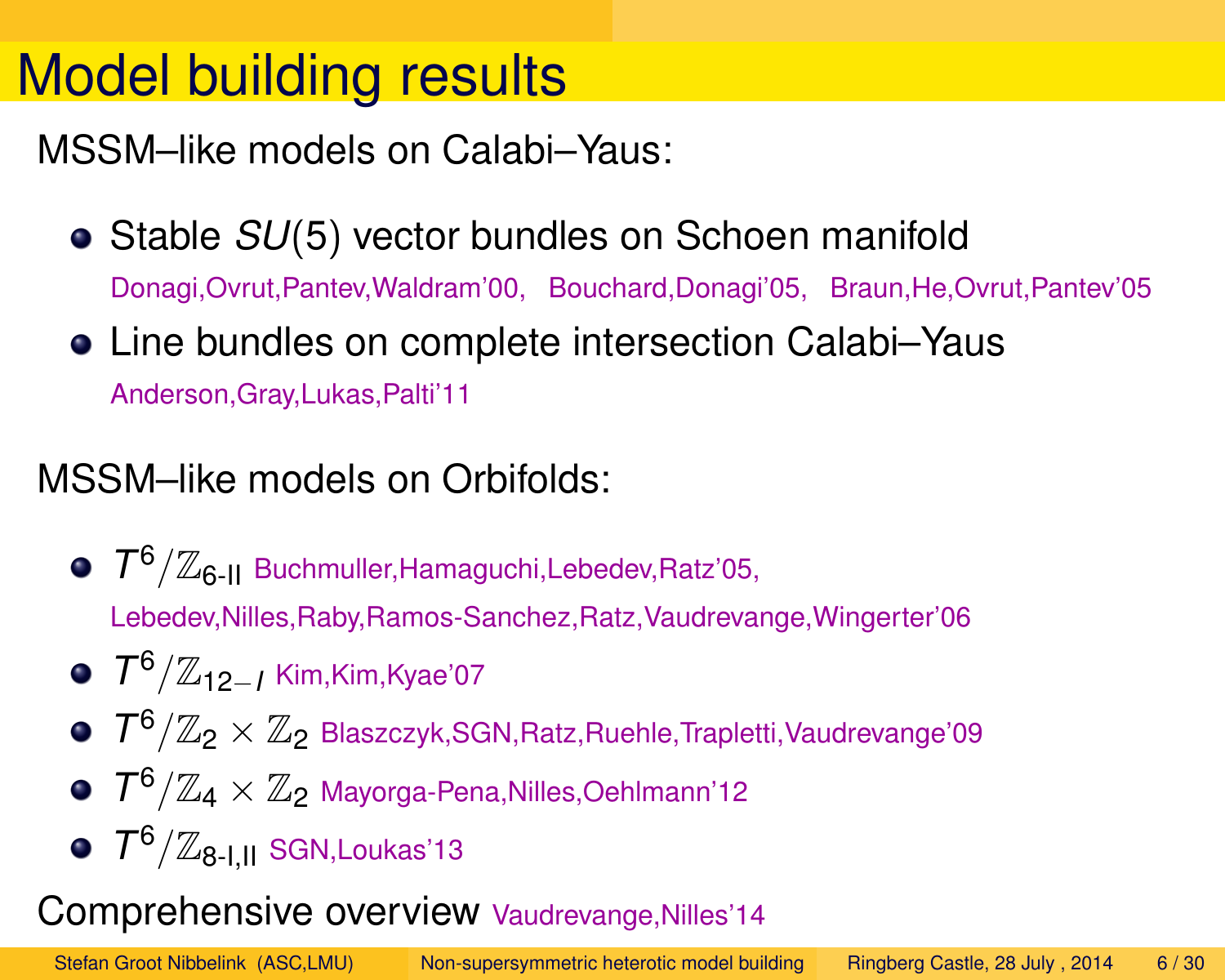# But where is supersymmetry?

Status: ICHEP 2014

|                                                       | <b>Model</b>                                                                                                                                                                                                                                                                                                                                                                                                                                                                                                                                                                                                                                                                                                                                                                                                                                   | $e, \mu, \tau, \gamma$ Jets                                                                                                                                                          |                                                                                                                                                                          | $E_{\rm T}^{\rm miss}$                                                                                              | $\int \mathcal{L} dt$ [fb <sup>-1</sup> ]                                                                | <b>Mass limit</b>                                                                                                                                                                                                                                                                                                                                           |                                                                                                                                                                                                                                                                                                                                                                                                                                                                                                                                                                                                                                                                                                                                                                                                     | Reference                                                                                                                                                                                                                                                |
|-------------------------------------------------------|------------------------------------------------------------------------------------------------------------------------------------------------------------------------------------------------------------------------------------------------------------------------------------------------------------------------------------------------------------------------------------------------------------------------------------------------------------------------------------------------------------------------------------------------------------------------------------------------------------------------------------------------------------------------------------------------------------------------------------------------------------------------------------------------------------------------------------------------|--------------------------------------------------------------------------------------------------------------------------------------------------------------------------------------|--------------------------------------------------------------------------------------------------------------------------------------------------------------------------|---------------------------------------------------------------------------------------------------------------------|----------------------------------------------------------------------------------------------------------|-------------------------------------------------------------------------------------------------------------------------------------------------------------------------------------------------------------------------------------------------------------------------------------------------------------------------------------------------------------|-----------------------------------------------------------------------------------------------------------------------------------------------------------------------------------------------------------------------------------------------------------------------------------------------------------------------------------------------------------------------------------------------------------------------------------------------------------------------------------------------------------------------------------------------------------------------------------------------------------------------------------------------------------------------------------------------------------------------------------------------------------------------------------------------------|----------------------------------------------------------------------------------------------------------------------------------------------------------------------------------------------------------------------------------------------------------|
| Inclusive Searches                                    | MSUGRA/CMSSM<br>MSUGRA/CMSSM<br>MSUGRA/CMSSM<br>$\tilde{q}\tilde{q}, \tilde{q} \rightarrow q\tilde{\chi}^0_1$<br>$\tilde{g}\tilde{g}, \tilde{g} \rightarrow q\bar{q}\tilde{\chi}$<br>$\tilde{g}\tilde{g}, \tilde{g} \rightarrow qq\tilde{\chi}_{1}^{\pm} \rightarrow qqW^{\pm}\tilde{\chi}_{2}^{\pm}$<br>$\tilde{g}\tilde{g}, \tilde{g} \rightarrow qq(l\ell/\ell\nu/\nu\nu)\tilde{\chi}_{1}^{\nu}$<br>GMSB $(\tilde{\ell}$ NLSP)<br>GMSB ( $\tilde{\ell}$ NLSP)<br>GGM (bino NLSP)<br>GGM (wino NLSP)<br>GGM (higgsino-bino NLSP)<br>GGM (higgsino NLSP)<br>Gravitino LSP                                                                                                                                                                                                                                                                     | $\circ$<br>1 $e, \mu$<br>0<br>$\Omega$<br>$\Omega$<br>$1e,\mu$<br>$2e, \mu$<br>2 $e, \mu$<br>$1-2 \tau + 0-1$<br>$2\gamma$<br>1 $e, \mu + \gamma$<br>γ<br>2 $e, \mu$ (Z)<br>$\Omega$ | 2-6 jets<br>3-6 jets<br>7-10 jets<br>2-6 jets<br>2-6 jets<br>3-6 jets<br>0-3 jets<br>2-4 jets<br>0-2 jets<br>1 <sub>b</sub><br>0-3 jets<br>mono-jet                      | Yes<br>Yes<br>Yes<br>Yes<br>Yes<br>Yes<br>$\overline{\phantom{a}}$<br>Yes<br>Yes<br>Yes<br>Yes<br>Yes<br>Yes<br>Yes | 20.3<br>20.3<br>20.3<br>20.3<br>20.3<br>20.3<br>20.3<br>4.7<br>20.3<br>20.3<br>4.8<br>4.8<br>5.8<br>10.5 | ğ, ğ<br>$1.2$ TeV<br>$1.1$ TeV<br>850 GeV<br>1.33 TeV<br>1.18 TeV<br>1.12 TeV<br>1.24 TeV<br>1.28 TeV<br>619 GeV<br>900 GeV<br>690 GeV<br>645 GeV<br>$F^{1/2}$ scale                                                                                                                                                                                        | $m(\tilde{q}) = m(\tilde{q})$<br><b>1.7 TeV</b><br>any m $(\tilde{q})$<br>any m( $\tilde{q}$ )<br>$m(\tilde{\chi}_1^0)$ =0 GeV, m(1 <sup>st</sup> gen. q̃)=m(2 <sup>nd</sup> gen. q̃)<br>$m(\tilde{X}_1^0) = 0$ GeV<br>$m(\tilde{\chi}_1^0)$ < 200 GeV, $m(\tilde{\chi}^{\pm})$ =0.5(m( $\tilde{\chi}_1^0$ )+m( $\tilde{g}$ ))<br>$m(\tilde{X}_1^0) = 0$ GeV<br>$tan\beta < 15$<br>$tan\beta > 20$<br>$1.6$ TeV<br>$m(\tilde{X}_1^0)$ >50 GeV<br>$m(\tilde{\chi}_1^0)$ >50 GeV<br>$m(\tilde{X}_1^0)$ > 220 GeV<br>m(NLSP)>200 GeV<br>$m(\tilde{G}) > 10^{-4}$ eV                                                                                                                                                                                                                                    | 1405.7875<br>ATLAS-CONF-2013-062<br>1308.1841<br>1405.7875<br>1405.7875<br>ATLAS-CONF-2013-062<br>ATLAS-CONF-2013-089<br>1208.4688<br>1407.0603<br>ATLAS-CONF-2014-001<br>ATLAS-CONF-2012-144<br>1211.1167<br>ATLAS-CONF-2012-152<br>ATLAS-CONF-2012-147 |
| <sup>d</sup> gen.<br>med.<br>$\frac{3^{rd}}{8}$       | $\tilde{g} \rightarrow b\bar{b}\tilde{\chi}$<br>$\tilde{g} \rightarrow t\tilde{t}\tilde{\chi}_{1}^{0}$<br>$\tilde{g} \rightarrow t\tilde{t}\tilde{\chi}$<br>$\tilde{g} \rightarrow b\bar{t}\tilde{\chi}$                                                                                                                                                                                                                                                                                                                                                                                                                                                                                                                                                                                                                                       | $\Omega$<br>$\mathbf 0$<br>0-1 $e,\mu$<br>0-1 $e, \mu$                                                                                                                               | 3 <sub>b</sub><br>7-10 jets<br>3 <sub>b</sub><br>3 <sub>b</sub>                                                                                                          | Yes<br>Yes<br>Yes<br>Yes                                                                                            | 20.1<br>20.3<br>20.1<br>20.1                                                                             | 1.25 TeV<br>$1.1$ TeV<br>1.34 TeV<br>1.3 TeV                                                                                                                                                                                                                                                                                                                | $m(\tilde{X}_1^0)$ < 400 GeV<br>$m(\tilde{\chi}_1^0)$ < 350 GeV<br>$m(\tilde{X}_1^0)$ <400 GeV<br>$m(\tilde{X}_1^0)$ < 300 GeV                                                                                                                                                                                                                                                                                                                                                                                                                                                                                                                                                                                                                                                                      | 1407.0600<br>1308.1841<br>1407.0600<br>1407.0600                                                                                                                                                                                                         |
| squarks<br>gen.<br>ect pro<br>3 <sup>nd</sup><br>dire | $\tilde{b}_1 \tilde{b}_1, \tilde{b}_1 \rightarrow b \tilde{\chi}_1^0$<br>$\tilde{b}_1 \tilde{b}_1, \tilde{b}_1 \rightarrow t \tilde{X}_1^{\pm}$<br>$\tilde{t}_1 \tilde{t}_1$ (light), $\tilde{t}_1 \rightarrow b \tilde{X}_1^{\pm}$<br>$\tilde{t}_1 \tilde{t}_1$ (light), $\tilde{t}_1 \rightarrow Wb\tilde{X}_1$<br>$\tilde{t}_1\tilde{t}_1$ (medium), $\tilde{t}_1 \rightarrow t\tilde{X}_1$<br>$\tilde{t}_1 \tilde{t}_1$ (medium), $\tilde{t}_1 \rightarrow b \tilde{X}_1^+$<br>$\tilde{t}_1 \tilde{t}_1$ (heavy), $\tilde{t}_1 \rightarrow t \tilde{X}_1$<br>$\tilde{t}_1 \tilde{t}_1$ (heavy), $\tilde{t}_1 \rightarrow t \tilde{X}_1^0$<br>$\tilde{t}_1\tilde{t}_1$ , $\tilde{t}_1 \rightarrow c\tilde{X}_1$<br>$\tilde{t}_1\tilde{t}_1$ (natural GMSB)<br>$\tilde{t}_2\tilde{t}_2, \tilde{t}_2 \rightarrow \tilde{t}_1 + Z$             | 0<br>$2 e, \mu$ (SS)<br>1-2 $e, \mu$<br>$2e, \mu$<br>$2e, \mu$<br>0<br>1 $e, \mu$<br>$\mathbf 0$<br>0<br>$2 e, \mu (Z)$<br>$3 e, \mu (Z)$                                            | 2 <sub>b</sub><br>$0-3b$<br>$1-2b$<br>0-2 jets<br>2 jets<br>2 <sub>b</sub><br>1 <sub>b</sub><br>2 <sub>b</sub><br>mono-jet/c-tag Yes<br>1 <sub>b</sub><br>1 <sub>b</sub> | Yes<br>Yes<br>Yes<br>Yes<br>Yes<br>Yes<br>Yes<br>Yes<br>Yes<br>Yes                                                  | 20.1<br>20.3<br>4.7<br>20.3<br>20.3<br>20.1<br>20<br>20.1<br>20.3<br>20.3<br>20.3                        | 100-620 GeV<br>$\tilde{b}_1$<br>275-440 GeV<br>$\tilde{b}_1$<br>$\tilde{t}_1$<br>110-167 GeV<br>130-210 GeV<br>$\tilde{t}_1$<br>215-530 GeV<br>$\tilde{t}_1$<br>150-580 GeV<br>$\tilde{t}_1$<br>$\tilde{t}_1$<br>210-640 GeV<br>$\tilde{t}_1$<br>260-640 GeV<br>90-240 GeV<br>$\tilde{t}_1$<br>150-580 GeV<br>$\tilde{t}_1$<br>$\tilde{t}_2$<br>290-600 GeV | $m(\tilde{X}_1^0)$ <90 GeV<br>$m(\tilde{\chi}_1^{\pm})=2~m(\tilde{\chi}_1^0)$<br>$m(\tilde{X}_1^0)$ =55 GeV<br>$m(\tilde{X}_1^0) = m(\tilde{t}_1) - m(W) - 50$ GeV, $m(\tilde{t}_1) < m(\tilde{X}_1^+)$<br>$m(\tilde{\chi}_1^0)$ =1 GeV<br>$m(\tilde{X}_1)$ <200 GeV, $m(\tilde{X}_1^+)$ - $m(\tilde{X}_1^0)$ =5 GeV<br>$m(\tilde{X}_1^0) = 0$ GeV<br>$m(\tilde{X}_1^0) = 0$ GeV<br>$m(\tilde{t}_1)$ -m $(\tilde{X}_1^0)$ <85 GeV<br>$m(\tilde{X}_1^0)$ > 150 GeV<br>$m(\tilde{X}_1^0)$ < 200 GeV                                                                                                                                                                                                                                                                                                   | 1308.2631<br>1404.2500<br>1208.4305, 1209.2102<br>1403.4853<br>1403.4853<br>1308.2631<br>1407.0583<br>1406.1122<br>1407.0608<br>1403.5222<br>1403.5222                                                                                                   |
| EW<br>direct                                          | $\tilde{\ell}_{L,R}$ $\tilde{\ell}_{L,R}$ , $\tilde{\ell} \rightarrow \ell \tilde{\chi}_{1}^{0}$<br>$\tilde{\chi}_1^+ \tilde{\chi}_1^-$ , $\tilde{\chi}_1^+$ $\rightarrow$ $\tilde{\ell}$ $\nu$ ( $\ell \tilde{\nu}$ )<br>$\tilde{\chi}_1^+ \tilde{\chi}_1^-$ , $\tilde{\chi}_1^+$ $\rightarrow \tilde{\tau} \nu (\tau \tilde{\nu})$<br>$\tilde{\chi}_{1}^{\pm} \tilde{\chi}_{2}^{0} \rightarrow \tilde{\ell}_{L} \nu \tilde{\ell}_{L} \ell (\tilde{\gamma} \nu), \ell \tilde{\nu} \tilde{\ell}_{L} \ell (\tilde{\nu} \nu)$<br>$\tilde{\chi}_{1}^{\pm} \tilde{\chi}_{2}^{0} \rightarrow W \tilde{\chi}_{1}^{0} Z \tilde{\chi}_{1}^{0}$<br>$\tilde{\chi}_{1}^{\pm} \tilde{\chi}_{2}^{0} \rightarrow W \tilde{\chi}_{1}^{0} h \tilde{\chi}_{1}^{0}$<br>$\tilde{\chi}_2^0 \tilde{\chi}_3^0, \tilde{\chi}_{2,3}^0 \rightarrow \tilde{\ell}_R \ell$ | $2e, \mu$<br>$2e, \mu$<br>$2 \tau$<br>$3e, \mu$<br>2-3 $e, \mu$<br>1 $e, \mu$<br>4 $e, \mu$                                                                                          | 0<br>0<br>0<br>0<br>2 <sub>b</sub><br>0                                                                                                                                  | Yes<br>Yes<br>Yes<br>Yes<br>Yes<br>Yes<br>Yes                                                                       | 20.3<br>20.3<br>20.3<br>20.3<br>20.3<br>20.3<br>20.3                                                     | 90-325 GeV<br>$\tilde{X}_{\tilde{X}^{\pm}_{1}}^{\pm}$<br>140-465 GeV<br>100-350 GeV<br><b>700 GeV</b><br>420 GeV<br>$\tilde{\chi}^{\pm}_1,\tilde{\chi}$<br><b>285 GeV</b><br>620 GeV<br>$\chi_{2,3}^{\prime\prime}$                                                                                                                                         | $m(\tilde{X}_1^0) = 0$ GeV<br>$m(\tilde{\chi}_1^0)$ =0 GeV, m( $\tilde{\ell}$ , $\tilde{\nu}$ )=0.5(m( $\tilde{\chi}_1^{\pm}$ )+m( $\tilde{\chi}_1^0$ ))<br>$m(\tilde{\chi}_1^0)$ =0 GeV, m( $\tilde{\tau}$ , $\tilde{\nu}$ )=0.5(m( $\tilde{\chi}_1^{\pm}$ )+m( $\tilde{\chi}_1^0$ ))<br>$m(\tilde{\chi}_1^{\pm}) = m(\tilde{\chi}_2^0), m(\tilde{\chi}_1^0) = 0, m(\tilde{\ell}, \tilde{\nu}) = 0.5(m(\tilde{\chi}_1^{\pm}) + m(\tilde{\chi}_1^0))$<br>$m(\tilde{X}_1^{\pm})=m(\tilde{X}_2^0)$ , $m(\tilde{X}_1^0)=0$ , sleptons decoupled<br>$m(\tilde{\chi}_1^{\pm})=m(\tilde{\chi}_2^0)$ , $m(\tilde{\chi}_1^0)=0$ , sleptons decoupled<br>$m(\tilde{\chi}_2^0) = m(\tilde{\chi}_3^0), m(\tilde{\chi}_1^0) = 0, m(\tilde{\ell}, \tilde{\nu}) = 0.5(m(\tilde{\chi}_2^0) + m(\tilde{\chi}_1^0))$ | 1403.5294<br>1403.5294<br>1407.0350<br>1402.7029<br>1403.5294, 1402.7029<br>ATLAS-CONF-2013-093<br>1405.5086                                                                                                                                             |
| Long-lived                                            | Direct $\tilde{\chi}_1^+\tilde{\chi}_1^-$ prod., long-lived $\tilde{\chi}_1^{\pm}$<br>Stable, stopped $\tilde{g}$ R-hadron<br>GMSB, stable $\tilde{\tau}$ , $\tilde{\chi}^0_1 \rightarrow \tilde{\tau}(\tilde{e}, \tilde{\mu}) + \tau(e, \mu)$<br>GMSB, $\tilde{\chi}_1^0 \rightarrow \gamma \tilde{G}$ , long-lived $\tilde{\chi}_1^0$<br>$\tilde{q}\tilde{q}, \tilde{\chi}^0_1 \rightarrow qq\mu$ (RPV)                                                                                                                                                                                                                                                                                                                                                                                                                                      | Disapp. trk<br>$\Omega$<br>1-2 $\mu$<br>$2\gamma$<br>1 $\mu$ , displ. vtx                                                                                                            | 1 jet<br>$1-5$ jets                                                                                                                                                      | Yes<br>Yes<br>Yes                                                                                                   | 20.3<br>27.9<br>15.9<br>4.7<br>20.3                                                                      | <b>270 GeV</b><br>832 GeV<br>475 GeV<br><b>230 GeV</b><br><b>1.0 TeV</b>                                                                                                                                                                                                                                                                                    | $m(\tilde{\chi}_1^{\pm})-m(\tilde{\chi}_1^0)=160$ MeV, $\tau(\tilde{\chi}_1^{\pm})=0.2$ ns<br>$m(\tilde{X}_1^0)$ =100 GeV, 10 $\mu$ s< $\tau(\tilde{g})$ <1000 s<br>10 <tan<math>\beta&lt;50<br/><math>0.4 &lt; \tau(\tilde{X}_1^0) &lt; 2</math> ns<br/>1.5 <c<math>\tau&lt;156 mm, BR(<math>\mu</math>)=1, m(<math>\tilde{X}^0</math>)=108 GeV</c<math></tan<math>                                                                                                                                                                                                                                                                                                                                                                                                                                | ATLAS-CONF-2013-069<br>1310.6584<br>ATLAS-CONF-2013-058<br>1304.6310<br>ATLAS-CONF-2013-092                                                                                                                                                              |
| RPV                                                   | LFV $pp\rightarrow \tilde{\nu}_{\tau} + X, \tilde{\nu}_{\tau} \rightarrow e + \mu$<br>LFV $pp\rightarrow \tilde{\nu}_{\tau} + X, \tilde{\nu}_{\tau} \rightarrow e(\mu) + \tau$<br><b>Bilinear RPV CMSSM</b><br>$\tilde{\chi}_{1}^{+}\tilde{\chi}_{1}^{-}$ , $\tilde{\chi}_{1}^{+} \rightarrow W \tilde{\chi}_{1}^{0}$ , $\tilde{\chi}_{1}^{0} \rightarrow ee \tilde{\nu}_{u}, e \mu \tilde{\nu}_{e}$<br>$\tilde{\chi}_{1}^{\dagger} \tilde{\chi}_{1}^{\dagger}, \tilde{\chi}_{1}^{\dagger} \rightarrow W \tilde{\chi}_{1}^{0}, \tilde{\chi}_{1}^{0} \rightarrow \tau \tau \tilde{\nu}_{e}, e \tau \tilde{\nu}_{\tau}$<br>$\tilde{g} \rightarrow qqq$<br>$\tilde{g} \rightarrow \tilde{t}_1 t$ , $\tilde{t}_1 \rightarrow bs$                                                                                                                   | $2e, \mu$<br>1 $e, \mu + \tau$<br>2 $e, \mu$ (SS)<br>$4e, \mu$<br>3 $e, \mu + \tau$<br>$\Omega$<br>2 $e, \mu$ (SS)                                                                   | $0 - 3 b$<br>6-7 jets<br>$0-3b$                                                                                                                                          | $\sim$<br>Yes<br>Yes<br>Yes<br>Yes                                                                                  | 4.6<br>4.6<br>20.3<br>20.3<br>20.3<br>20.3<br>20.3                                                       | ĩ.<br>$1.1$ TeV<br>$\tilde{q}, \tilde{g}$<br>1.35 TeV<br>$\tilde{\chi}^\pm_1$<br><b>750 GeV</b><br><b>450 GeV</b><br>916 GeV<br>850 GeV                                                                                                                                                                                                                     | 1.61 TeV<br>$\lambda'_{311}$ =0.10, $\lambda_{132}$ =0.05<br>$\lambda'_{311}$ =0.10, $\lambda_{1(2)33}$ =0.05<br>$m(\tilde{q})=m(\tilde{q})$ , $c\tau_{LSP}<1$ mm<br>$m(\tilde{X}_1^0)$ > 0.2 × $m(\tilde{X}_1^{\pm})$ , $\lambda_{121} \neq 0$<br>$m(\tilde{X}_1^0)$ > 0.2 × m( $\tilde{X}_1^{\pm}$ ), $\lambda_{133}$ $\neq$ 0<br>$BR(t)=BR(b)=BR(c)=0%$                                                                                                                                                                                                                                                                                                                                                                                                                                          | 1212.1272<br>1212.1272<br>1404.2500<br>1405.5086<br>1405.5086<br>ATLAS-CONF-2013-091<br>1404.250                                                                                                                                                         |
| Other                                                 | Scalar gluon pair, sgluon $\rightarrow q\bar{q}$<br>Scalar gluon pair, sgluon $\rightarrow t\bar{t}$<br>WIMP interaction (D5, Dirac $\chi$ )                                                                                                                                                                                                                                                                                                                                                                                                                                                                                                                                                                                                                                                                                                   | $\mathbf 0$<br>2 $e, \mu$ (SS)<br>$\Omega$                                                                                                                                           | 4 jets<br>2 <sub>b</sub><br>mono-jet                                                                                                                                     | Yes<br>Yes                                                                                                          | 4.6<br>14.3<br>10.5                                                                                      | 100-287 GeV<br>sgluon<br>sgluon<br>350-800 GeV<br>704 GeV<br>M* scale                                                                                                                                                                                                                                                                                       | incl. limit from 1110.2693<br>$m(\chi)$ <80 GeV, limit of<687 GeV for D8                                                                                                                                                                                                                                                                                                                                                                                                                                                                                                                                                                                                                                                                                                                            | 1210.4826<br>ATLAS-CONF-2013-051<br>ATLAS-CONF-2012-147                                                                                                                                                                                                  |
|                                                       | $\sqrt{s}$ = 7 TeV<br>full data                                                                                                                                                                                                                                                                                                                                                                                                                                                                                                                                                                                                                                                                                                                                                                                                                | $\sqrt{s}$ = 8 TeV<br>partial data                                                                                                                                                   | full data                                                                                                                                                                | $\sqrt{s}$ = 8 TeV                                                                                                  |                                                                                                          | $10^{-1}$                                                                                                                                                                                                                                                                                                                                                   | <b>Mass scale [TeV]</b>                                                                                                                                                                                                                                                                                                                                                                                                                                                                                                                                                                                                                                                                                                                                                                             |                                                                                                                                                                                                                                                          |

Stefan Groot Nibbelink (ASC,LMU) [Non-supersymmetric heterotic model building](#page-0-0) Ringberg Castle, 28 July , 2014 7/30

**ATLAS** Preliminary

 $\sqrt{s}$  = 7, 8 TeV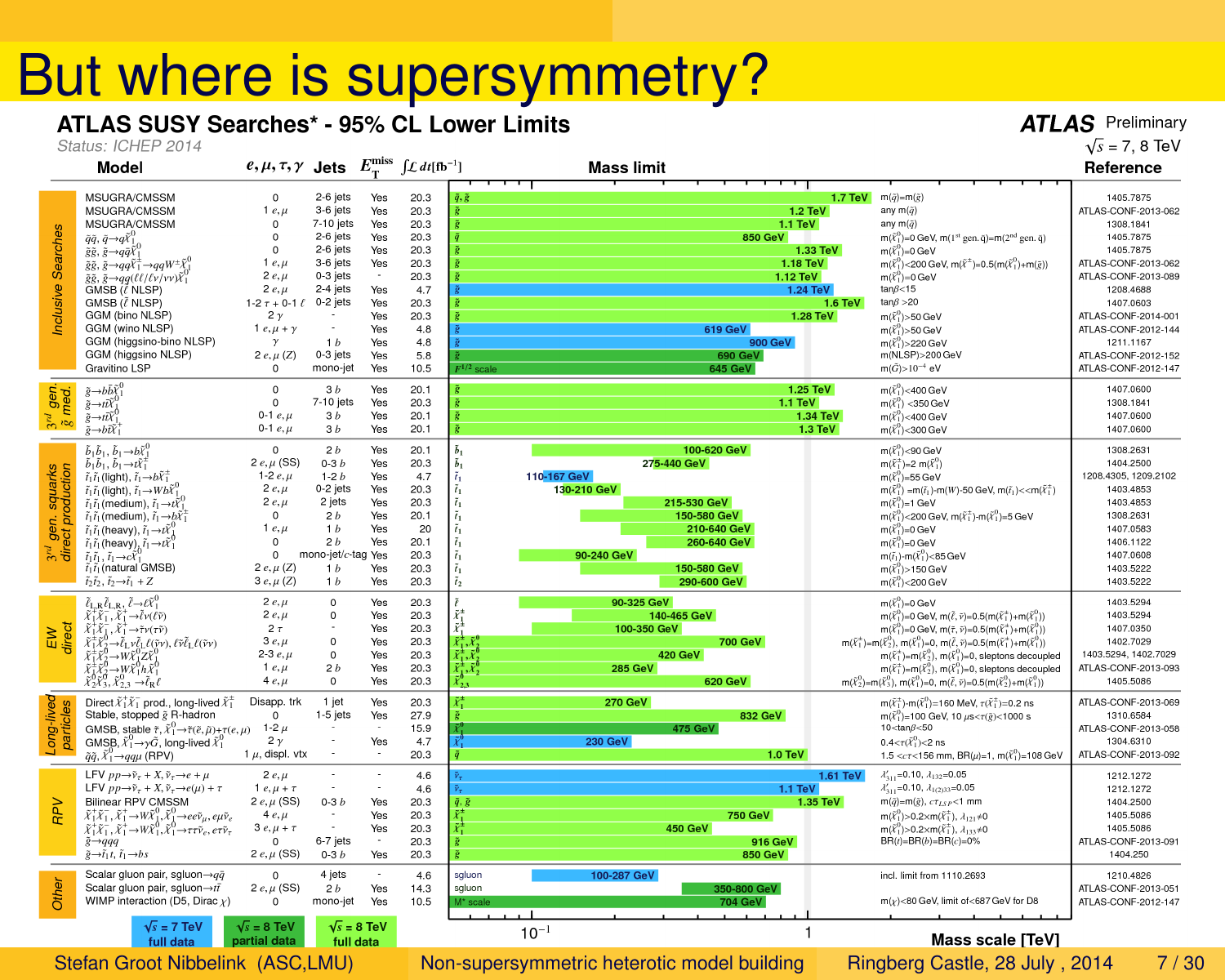## Maybe we should look for non-supersymmetric string models...

Previous attempts:

**•** Free fermionic construction with non-supersymmetric boundary conditions

Dienes'94,'06, Faraggi,Tsulaia'07

#### Non-supersymmetric orbifolds of heterotic theories

Chamseddine,Derendinger,Quiros'88, Taylor'88, Toon'90, Sasada'95, Font,Hernandez'02

#### Non-supersymmetric orientifold type II theories

Sagnotti'95, Angelantonj'98 Blumenhagen,Font,Luest'99, Aldazabal,Ibanez,Quevedo'99

#### **• Non-supersymmetric RCFTs**

Gato-Rivera,Schellekens'07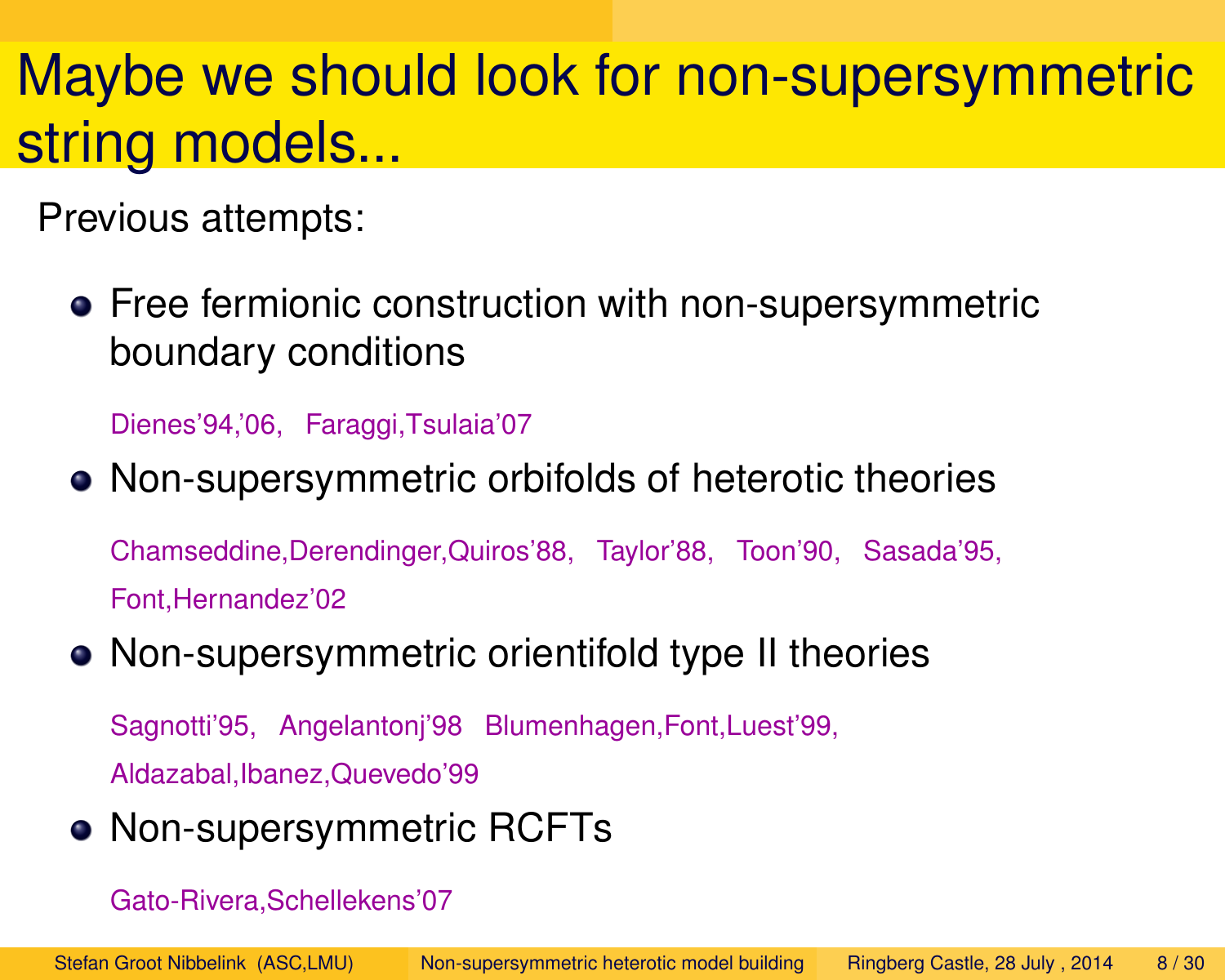#### Well-known 10D string theories

The M-theory cartoon displays the modular invariant, anomalyand tachyon-free 10D string theories:



<span id="page-8-0"></span>However, it disregards one interesting heterotic string theory...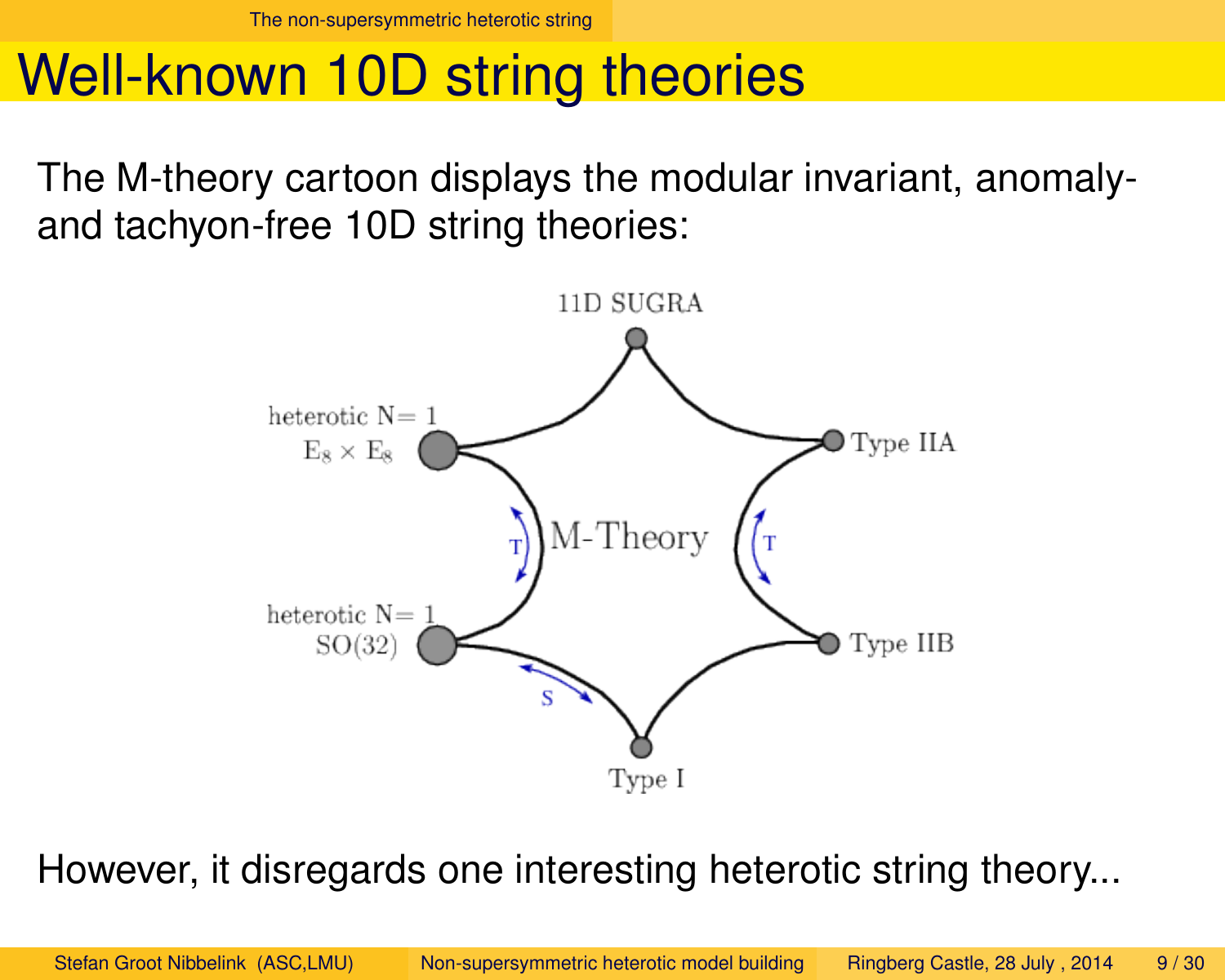#### The non-supersymmetric heterotic string

The low-energy spectrum of the N=0 heterotic string reads:

Dixon,Harvey'86, Alvarez-Gaume,Ginsparg,Moore,Vafa'86

|          | <b>Fields</b> | 10D space-time interpretation                                      |
|----------|---------------|--------------------------------------------------------------------|
| Bosons   |               | $G_{MN}$ , $B_{MN}$ , $\phi$ Graviton, Kalb-Ramond 2-form, Dilaton |
|          | $A_M$         | $SO(16)\times SO(16)$ Gauge fields                                 |
| Fermions | $\Psi_+$      | Spinors in the $(128, 1) + (1, 128)$                               |
|          | $\Psi_-$      | Cospinors in the (16, 16)                                          |

This theory is also modular invariant, anomaly- and tachyon-free but obviously not supersymmetric

<span id="page-9-0"></span>Stefan Groot Nibbelink (ASC,LMU) [Non-supersymmetric heterotic model building](#page-0-0) Ringberg Castle, 28 July , 2014 10/30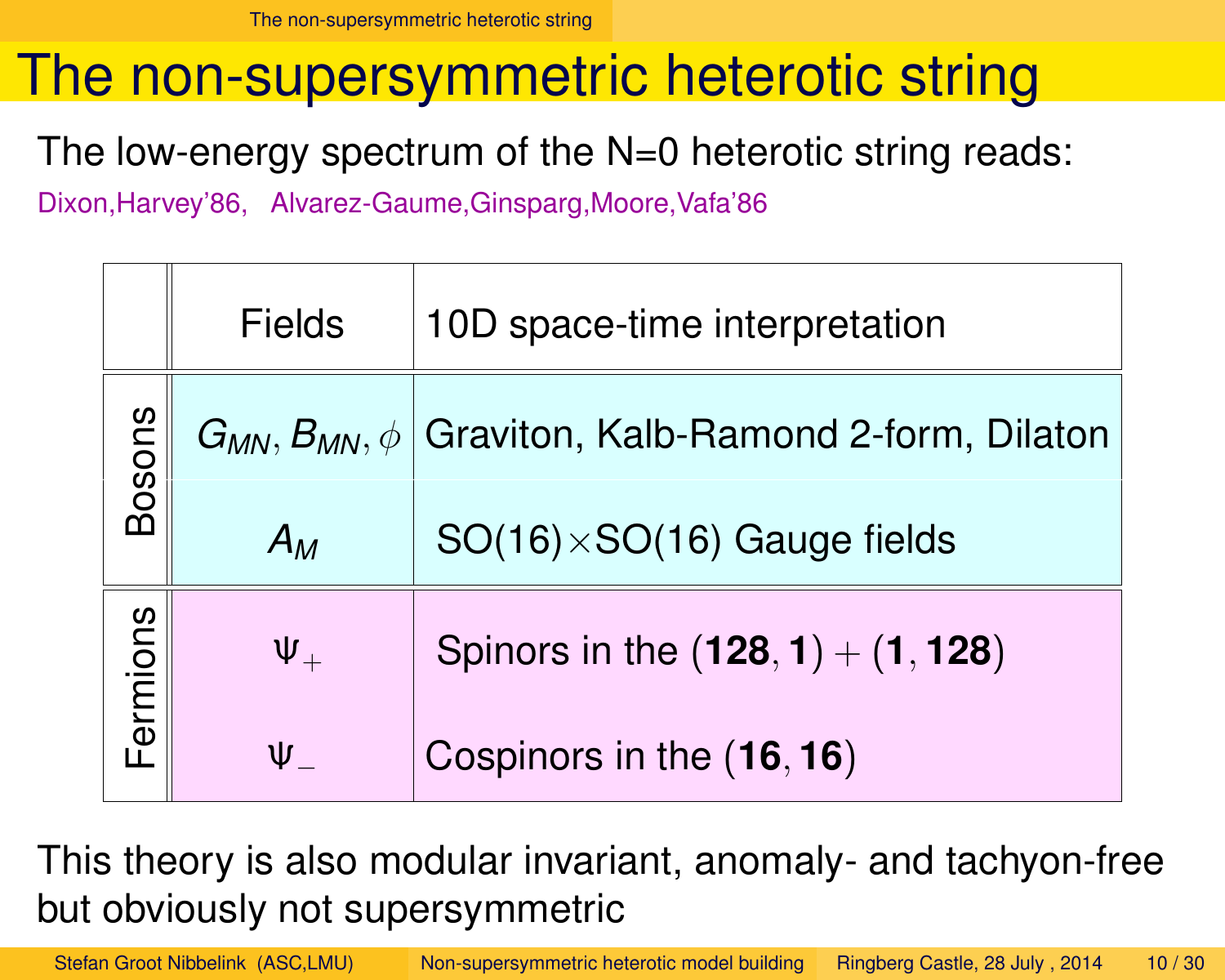#### 10D tachyon-free (non)SUSY string theories



<span id="page-10-0"></span>Stefan Groot Nibbelink (ASC,LMU) [Non-supersymmetric heterotic model building](#page-0-0) Ringberg Castle, 28 July , 2014 11/30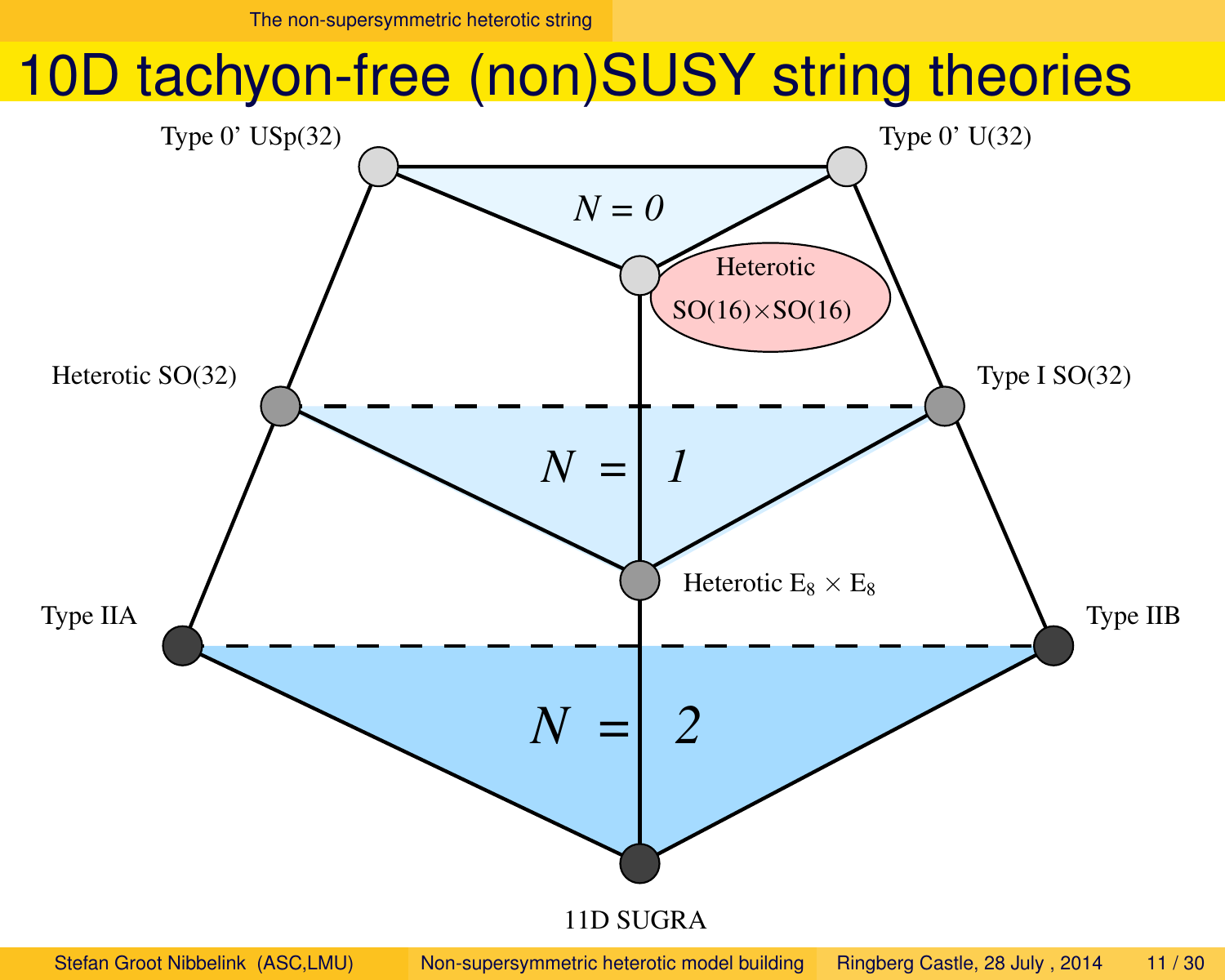#### Construction of the N=0 heterotic string I

Introduce discrete torsion phases in the  $E_8 \times E_8$  heterotic string:

I.e. replace the partition function:

$$
\boldsymbol{\mathsf{Z}}_{\mathsf{E}_{8}^{2}}=\sum_{\text{spin}}\boldsymbol{\mathsf{Z}}_{8}^{x}(\tau,\overline{\tau})\cdot\widehat{\boldsymbol{\mathsf{Z}}}_{4}\left[{}_{s'}^{s}\right](\tau)\cdot\overline{\widehat{\boldsymbol{\mathsf{Z}}}_{8}\left[{}_{t'}^{t}\right](\tau)}\cdot\overline{\widehat{\boldsymbol{\mathsf{Z}}}_{8}\left[{}_{u'}^{u}\right](\tau)}
$$

(where *s*, *t*, *u* label the spin structures) by:

$$
\mathbf{Z}_{\mathsf{N}=0} = \sum_{\mathsf{spin}} \mathcal{T} \cdot \mathbf{Z}_{8}^{\mathsf{X}}(\tau, \overline{\tau}) \cdot \widehat{\mathbf{Z}}_{4} \left[ {}_{\mathsf{S}'}^{s}\right] \left( \tau \right) \cdot \widehat{\mathbf{Z}}_{8} \left[ {}_{t'}^{t}\right] \left( \tau \right) \cdot \widehat{\mathbf{Z}}_{8} \left[ {}_{u'}^{u}\right] \left( \tau \right)
$$

with torsion phase

<span id="page-11-0"></span>
$$
\mathcal{T}=(-)^{st'-s't}\ast\ldots\quad \ast\quad (-)^{s's+s'+s}\ast\ldots
$$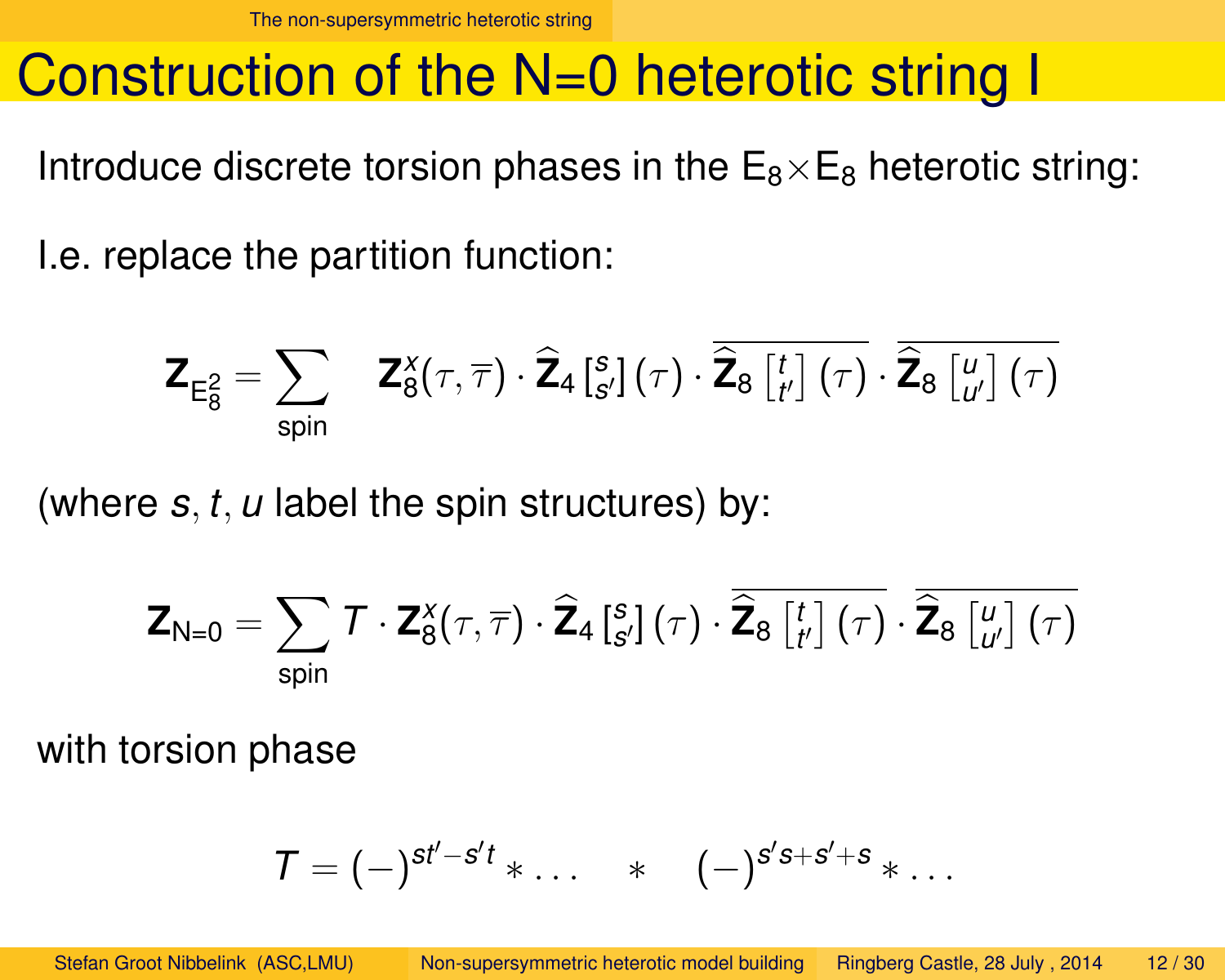#### Construction of the N=0 heterotic string II

Perform the  $\mathbb{Z}_2$  orbifold of the supersymmetric  $E_8\times E_8$  in the lattice formulation:

$$
\mathbf{Z}_{\mathrm{E}_8^2} = \mathbf{Z}_8^X(\tau, \overline{\tau}) \cdot \mathbf{\Gamma}_4(\tau) \cdot \overline{\mathbf{\Gamma}_{16}(\tau)}
$$

where  $\Gamma_4$  and  $\Gamma_{16}$  are appropriate lattice sums

The  $\mathbb{Z}_2$  orbifold is defined by twist  $v_0$  and gauge shift  $V_0$ :

<span id="page-12-0"></span>
$$
v_0=(0,1^3)\;,\qquad\;V_0=(1,0^7)(-1,0^7)
$$

which breaks target space supersymmetry completely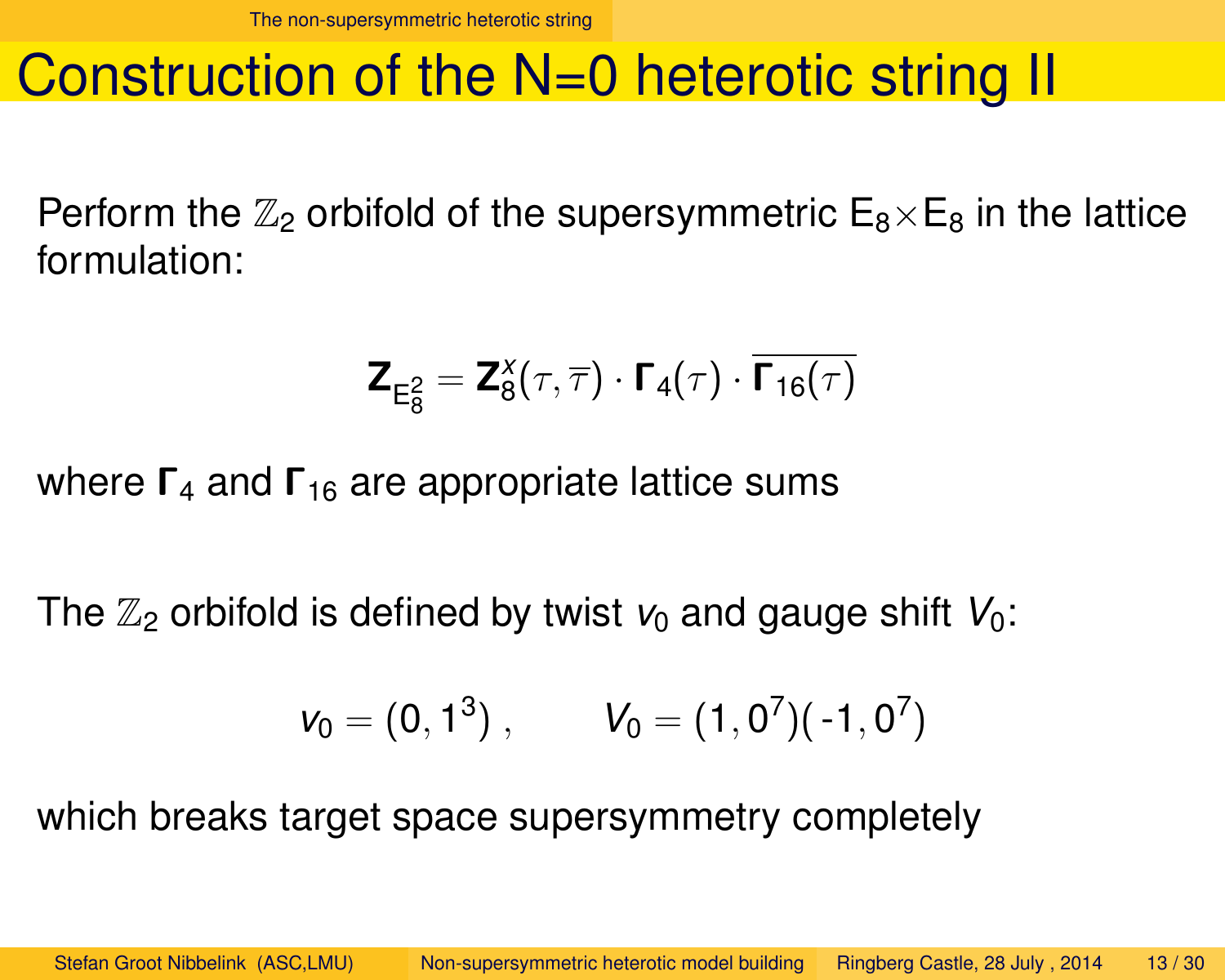#### Appendix I: Some lattices

<span id="page-13-0"></span>

|                        | <b>Weight lattice</b> | <b>Lattice vectors</b>                                              |
|------------------------|-----------------------|---------------------------------------------------------------------|
| ${\bf R}_D$            | Root                  | $n \in \mathbb{Z}^D$ , $\sum n_i \in 2\mathbb{Z}$                   |
| ${\bf V}_D$            | Vector                | $n \in \mathbb{Z}^D$ , $\sum n_i \in 2\mathbb{Z}+1$                 |
| $\mathbf{S}_D$         | Spinor                | $n \in \mathbb{Z}^D + \frac{1}{2}e_D, \sum n_i \in 2\mathbb{Z}$     |
| $\mathbf{C}_D$         | Cospinor              | $n \in \mathbb{Z}^D + \frac{1}{2}e_D, \sum n_i \in 2\mathbb{Z} + 1$ |
| $\Gamma_4$             | Space-time            | $\mathsf{V}_4\oplus \mathsf{S}_4$                                   |
| $E_8$                  | $E_8$ Root            | ${\sf R}_8\oplus {\sf S}_8$                                         |
| $\mathsf{\Gamma}_{16}$ | $E_8\times E_8$ Root  | $\mathsf{E}_8\oplus\mathsf{E}_8$                                    |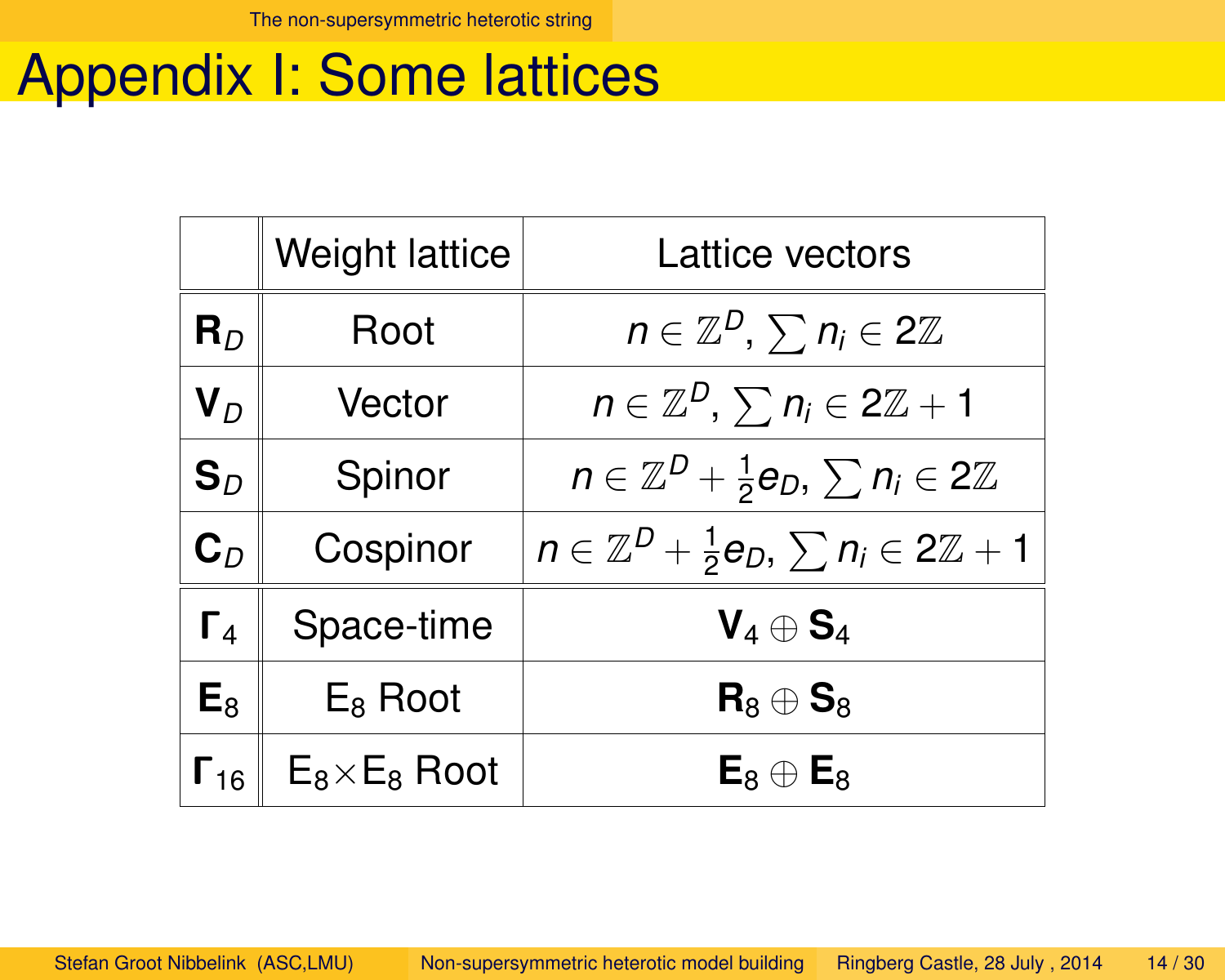This orbifolding replaces the red lattices by green lattices:

<span id="page-14-0"></span>

|          | Sector  | Lattices in the theory                                         |                                                                                                           |  |  |
|----------|---------|----------------------------------------------------------------|-----------------------------------------------------------------------------------------------------------|--|--|
|          | (s,t,u) | $N=1, E_8\times E_8$                                           | $N=0$ , SO(16) $\times$ SO(16)                                                                            |  |  |
|          | (1,1,1) | $\textbf{V}_4\otimes\textbf{R}_8\otimes\textbf{R}_8$           | $\textsf{V}_4\otimes\textsf{R}_8\otimes\textsf{R}_8$                                                      |  |  |
| Bosons   | (1,0,0) | $\textbf{V}_4\otimes\textbf{S}_8^-\otimes\textbf{S}_8^+$       | $\textbf{V}_4\otimes\textbf{S}_8^-\otimes\textbf{S}_8^+$                                                  |  |  |
|          | (1,0,1) | $\textbf{V}_4\otimes\textbf{S}_8^-\otimes\textbf{R}_8^$        | ${\sf R}_4\otimes{\sf C}_8\otimes{\sf V}_8$                                                               |  |  |
|          | (1,1,0) | $\textbf{V}_4\otimes\textbf{R}_8\otimes\textbf{S}_8$           | ${\sf R}_4\otimes {\sf V}_8\otimes {\sf C}_8$                                                             |  |  |
|          | (0,0,1) | $\textbf{S}_4 \, \otimes \textbf{S}_8 \, \otimes \textbf{R}_8$ | $\textsf{S}_4 \, \otimes \textsf{S}_8 \, \otimes \textsf{R}_8$                                            |  |  |
| Fermions | (0,1,0) | $\textbf{S}_4 \, \otimes \textbf{R}_8 \otimes \textbf{S}_8$    | $\textbf{S}_4^{\phantom{\dag}}\otimes \textbf{R}_8^{\phantom{\dag}}\otimes \textbf{S}_8^{\phantom{\dag}}$ |  |  |
|          | (0,1,1) | $\mathbf{S}_4\otimes\mathbf{R}_8\otimes\mathbf{R}_8$           | $\textsf{\textbf{C}}_4\otimes\textsf{\textbf{V}}_8\otimes\textsf{\textbf{V}}_8$                           |  |  |
|          | (0,0,0) | $\textbf{S}_4 \otimes \textbf{S}_8 \, \otimes \textbf{S}_8$    | $\textbf{C}_4 \otimes \textbf{C}_8 \otimes \textbf{C}_8$                                                  |  |  |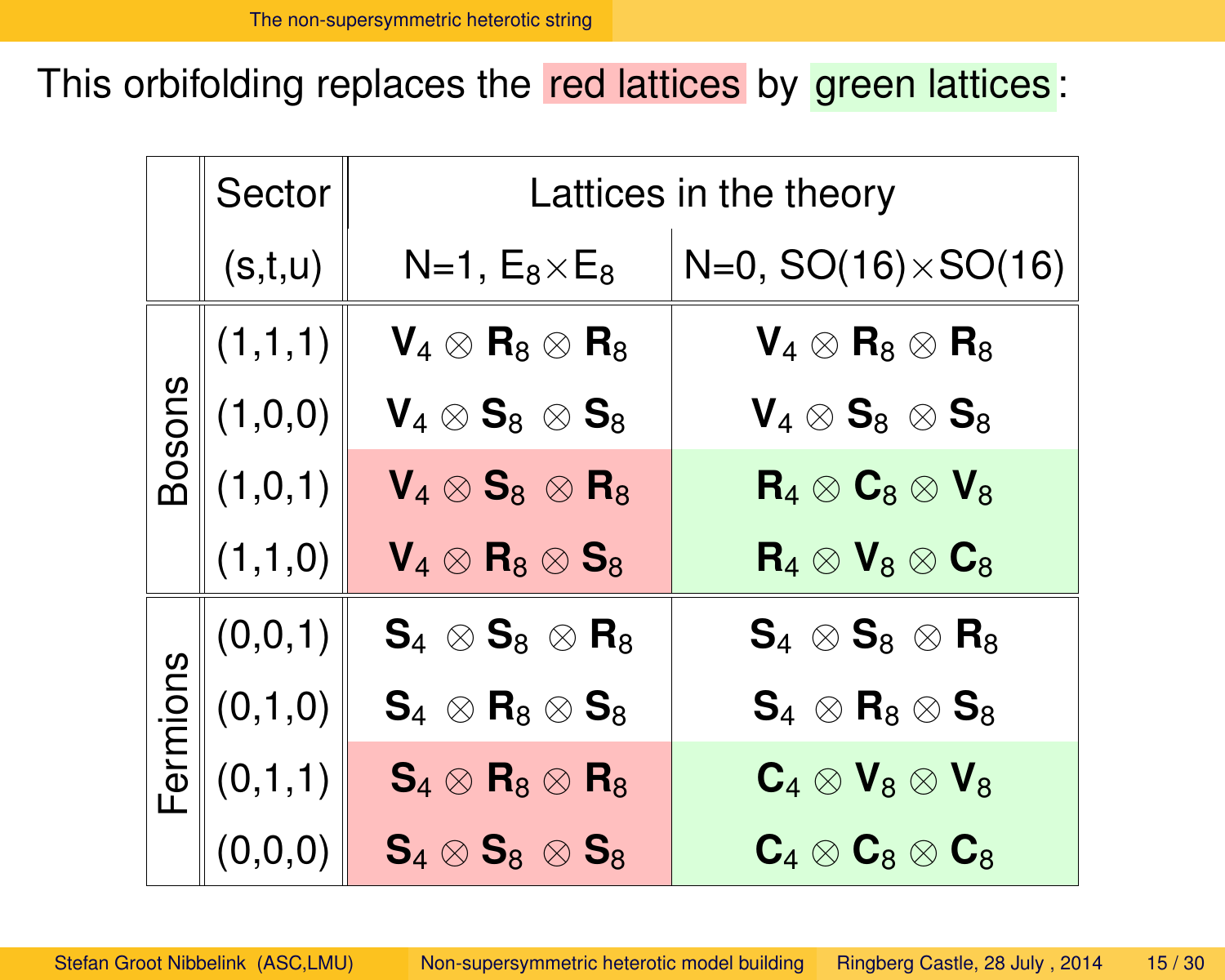## Orbifolding the N=0 theory

A  $\mathbb{Z}_N$  orbifold is defined by the worldsheet boundary conditions:

$$
X^i(\sigma+1)=e^{2\pi ikv_i}X^i(\sigma)\;,\qquad\qquad \psi^i(\sigma+1)=e^{2\pi i(\frac{s}{2}+kv_i)}\,\psi^i(\sigma)\;,
$$

$$
\lambda_1^l(\sigma+1) = e^{2\pi i (\frac{l}{2} + kV_{1l})} \lambda_1^l(\sigma) , \qquad \lambda_2^l(\sigma+1) = e^{2\pi i (\frac{u}{2} + kV_{2l})} \lambda_2^l(\sigma)
$$

encoded in a twist *v* and gauge shift  $V = (V_1; V_2)$  with:

<span id="page-15-0"></span>
$$
N v_i \equiv 0 \; , \qquad N V_{1,2} \in E_8
$$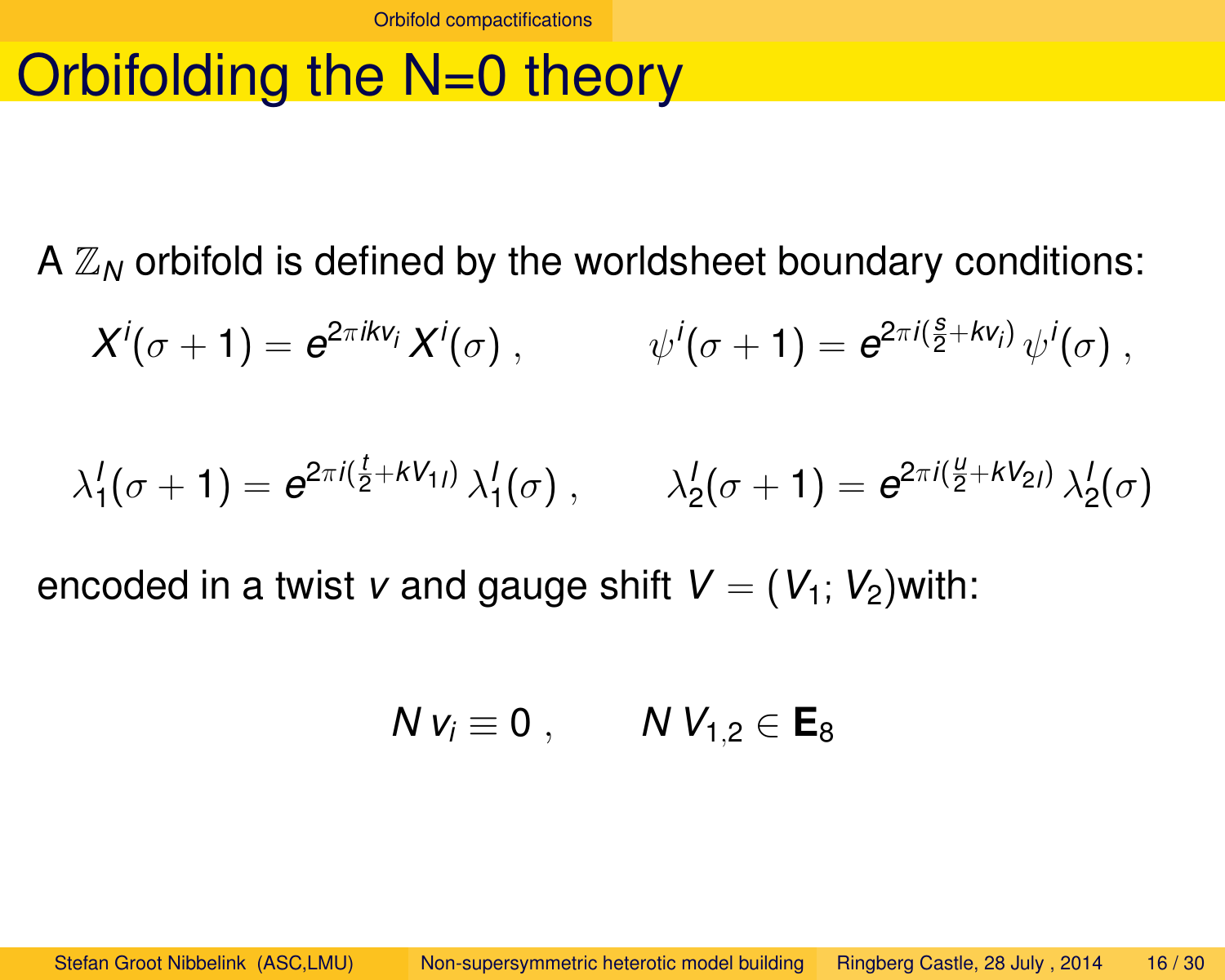#### Conditions from modular invariance

We focus  $\mathbb{Z}_N$  orbifold twists that would preserve at least 4D, N=1 supersymmetry if we apply to the  $E_8\times E_8$  theory:

$$
v=\left(v_1,v_2,-v_1-v_2\right)
$$

We require that we have modular invariant partition function for the orbifolded  $N=0$  theory in the lattice formulation:

<span id="page-16-0"></span>
$$
\frac{N}{2}(V^2 - v^2) \equiv V_0 \cdot V \equiv 0
$$

The spectra can be computed as usual from the partition function...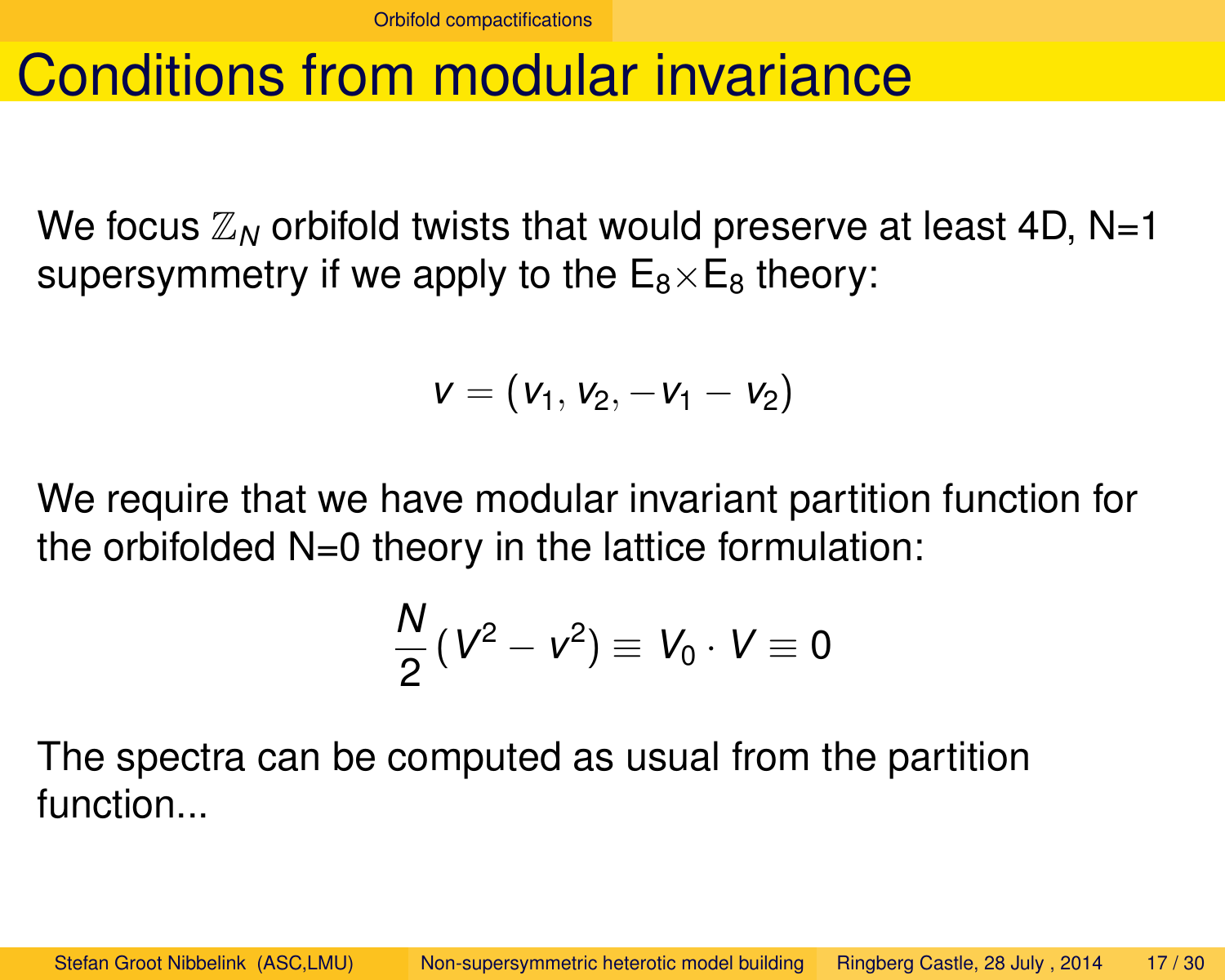#### Some  $\mathbb{Z}_3$  orbifold models

| Orbifold shift V                            | Massless spectrum on orbifold:                                                                        |
|---------------------------------------------|-------------------------------------------------------------------------------------------------------|
| Gauge group G                               | chiral fermions / complex bosons                                                                      |
| $\frac{1}{3}(0, 1^2, -2, 0^4)(0^8)$         | $3(3, 1, 16) + 3(\overline{3}, \overline{16}; 1) + 27(1, \overline{16}; 1) + (1, \overline{16}; 1)$   |
|                                             | $+(1, 16; 1) + (1; 128) + (1, 10; 16) + 27(1; 16)$                                                    |
| $U(3)\times SO(10)\times SO(16)$            | $81(3, 1; 1) + 3(3, 1; 1) + 3(3, 10; 1) + 27(1; 1) + 27(1, 10; 1)$                                    |
| $\frac{1}{3}(1^6, 0^2)(1^6, 0^2)$           | $3(\overline{6}, 2_{-}; 1) + 3(1; \overline{6}, 2_{-}) + 3(15, 2_{+}; 1) + 3(1; 15, 2_{+})$           |
|                                             | $+3(\overline{6},1;\overline{6},1)+3(1,4;6,1)+3(6,1;1,4)+(20,2-1)$                                    |
|                                             | $+(1, 20, 2_-) + (1, 4, 1, 4) + 29(1, 1, 2_+) + 29(1, 2_+; 1)$                                        |
|                                             | $+(6,1;\overline{6},1)+(\overline{6},1;6,1)+27(1,2_{-};1,2_{-})$                                      |
| $U(6)\times SO(4)\times U(6)'\times SO(4)'$ | $3(15, 1; 1) + 3(1; 15, 1) + 3(6, 4; 1) + 3(1; 6, 4)$                                                 |
|                                             | $+27(1, 2_+; 1, 2_+) + 27(1; 1)$                                                                      |
| $\frac{1}{3}(1^8)(1^4, 0^4)$                | $3(8; 1, 8_s) + 3(1; 1, 8_c) + 3(1; 4, 8_v) + 3(\overline{28}; 1) + 3(\overline{8}; \overline{4}, 1)$ |
|                                             | $+(70; 1) + (1; 6, 8_c) + 27(1; 1, 6) + 81(1; 1) + 3(1; 1)$                                           |
|                                             | $+(8;\overline{4},1)+(\overline{8};4,1)$                                                              |
| $U(8)\times U(4)'\times SO(8)'$             | $3(28; 1) + 3(1; 6, 1) + 3(1; 4, 8_c) + 27(1; 1, 8_s) + 27(1; 1)$                                     |

All models are free of non-Abelian anomalies and possess at most one universal anomalous U(1)

<span id="page-17-0"></span>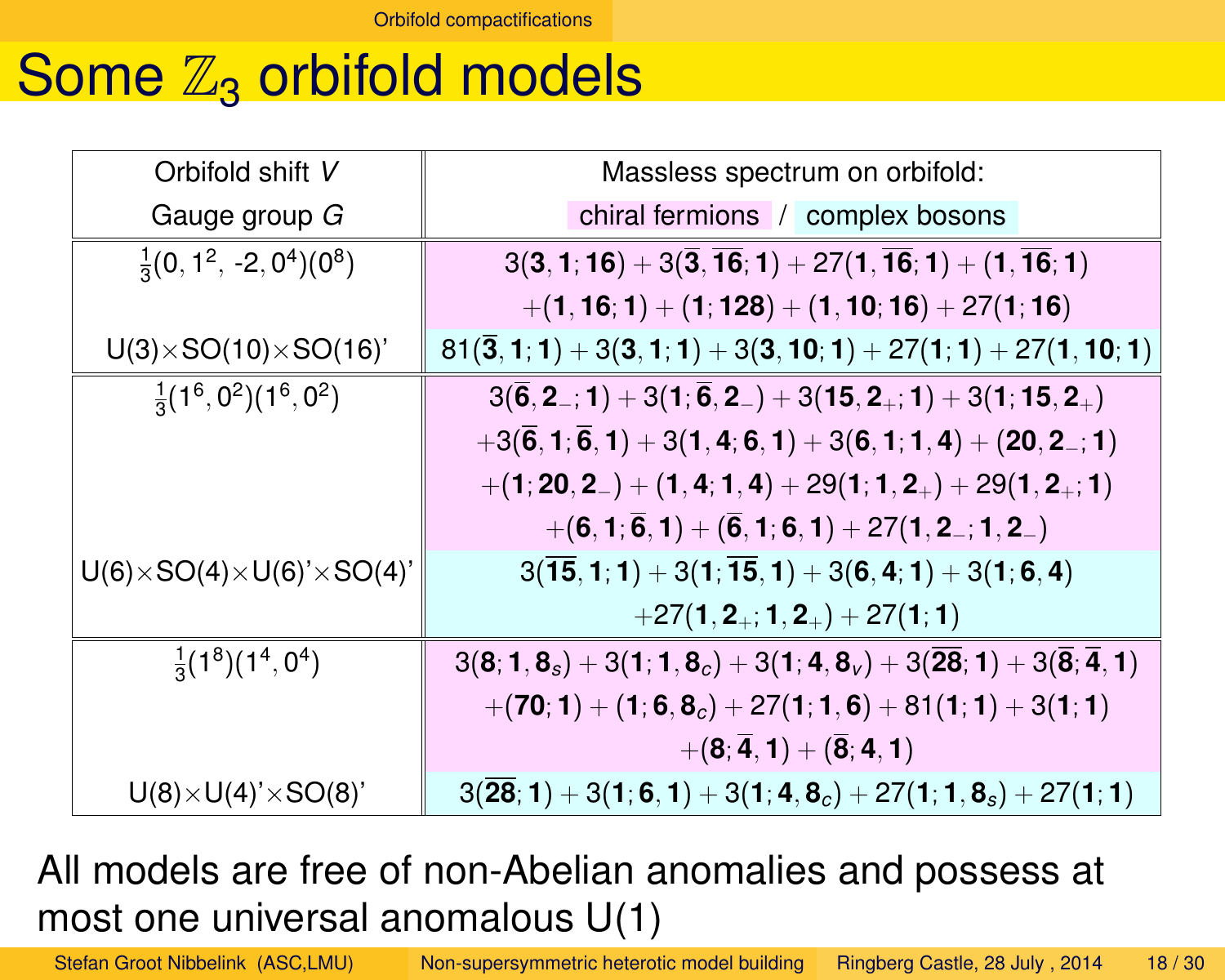#### Twisted tachyons

In some twisted sectors tachyons may arise for certain orbifolds:

| Orbifold                                            | <b>Twist</b>             | Tachyons  | Orbifold                                         | <b>Twists</b>                                 | <b>Tachyons</b> |
|-----------------------------------------------------|--------------------------|-----------|--------------------------------------------------|-----------------------------------------------|-----------------|
| $7^6/\mathbb{Z}_3$                                  | $\frac{1}{3}(1, 1, -2)$  | forbidden | $\mathcal{T}^6/\mathbb{Z}_2\times\mathbb{Z}_2$   | $\frac{1}{2}(1,-1,0); \frac{1}{2}(0,1,-1)$    | forbidden       |
| $\mathcal{T}^6/\mathbb{Z}_4$                        | $\frac{1}{4}(1, 1, -2)$  | forbidden | $\mathcal{T}^6/\mathbb{Z}_2 \times \mathbb{Z}_4$ | $\frac{1}{2}(1,-1,0); \frac{1}{4}(0,1,-1)$    | possible        |
| $7^6/\mathbb{Z}_{6\text{-}1}$                       | $\frac{1}{6}(1, 1, -2)$  | possible  | $T^6/\mathbb{Z}_2\times\mathbb{Z}_{6\text{-}1}$  | $\frac{1}{2}(1,-1,0); \frac{1}{6}(1,1,-2)$    | possible        |
| $7^6/\mathbb{Z}_{6\text{-II}}$                      | $\frac{1}{6}(1,2,-3)$    | possible  | $T^6/\mathbb{Z}_2\times\mathbb{Z}_{6\text{-II}}$ | $\frac{1}{2}(1,-1,0)$ ; $\frac{1}{6}(0,1,-1)$ | possible        |
| $\mathcal{T}^6/\mathbb{Z}_7$                        | $\frac{1}{7}(1,2,-3)$    | possible  | $T^6/\mathbb{Z}_3\times\mathbb{Z}_3$             | $\frac{1}{3}(1,-1,0)$ ; $\frac{1}{3}(0,1,-1)$ | possible        |
| $7^6/\mathbb{Z}_{8\text{-}1}$                       | $\frac{1}{8}(1,2,-3)$    | possible  | $T^6/\mathbb{Z}_3\times\mathbb{Z}_6$             | $\frac{1}{3}(1,-1,0); \frac{1}{6}(0,1,-1)$    | possible        |
| $\mathcal{T}^6/\mathbb{Z}_{8\text{-II}}$            | $\frac{1}{8}(1,3,-4)$    | possible  | $T^6/\mathbb{Z}_4\times\mathbb{Z}_4$             | $\frac{1}{4}(1,-1,0); \frac{1}{4}(0,1,-1)$    | possible        |
| $\mathcal{T}^6/\mathbb{Z}_{12\text{-}1}$            | $\frac{1}{12}(1, 4, -5)$ | possible  | $7^6/\mathbb{Z}_6\times\mathbb{Z}_6$             | $\frac{1}{6}(1,-1,0); \frac{1}{6}(0,1,-1)$    | possible        |
| $\left. T^{6}/\mathbb{Z}_{12\text{-II}}\right\vert$ | $\frac{1}{12}(1, 5, -6)$ | possible  |                                                  |                                               |                 |

The red entries indicate that for these orbifolds twisted oscillator states may even arise

When tachyons are possible this does not mean that all such orbifold models actually have tachyons

<span id="page-18-0"></span>Stefan Groot Nibbelink (ASC,LMU) [Non-supersymmetric heterotic model building](#page-0-0) Ringberg Castle, 28 July , 2014 19/30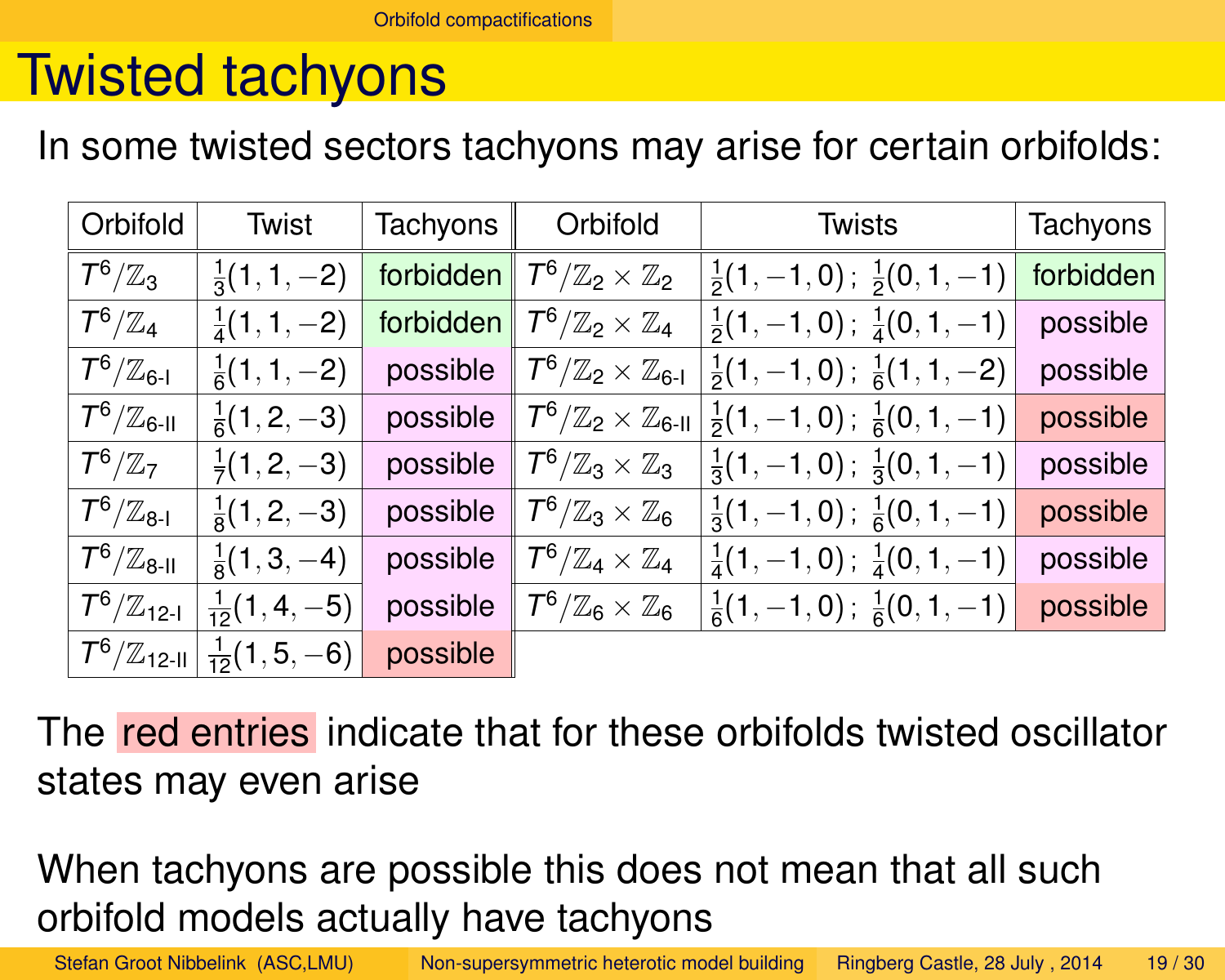#### Smooth Calabi-Yau compactifications

In principle we could compactify the  $N=0$  theory on any smooth 6D manifold  $\mathcal{M}^6$ .

But then we do not have any practical computation control to compute spectra!

Therefore we consider smooth Calabi-Yau compactifications with complex vector bundles of the heterotic N=0 theory

Subject to the Bianchi identities

<span id="page-19-0"></span>
$$
\int_{\mathcal C^4} \left\{ \mathop{ \textrm tr} \mathcal R^2 - \mathop{ \textrm tr} \mathcal F^2 \right\} = 0 \ ,
$$

for any closed four-cycle  $\mathcal{C}^4\subset \mathcal{M}^6$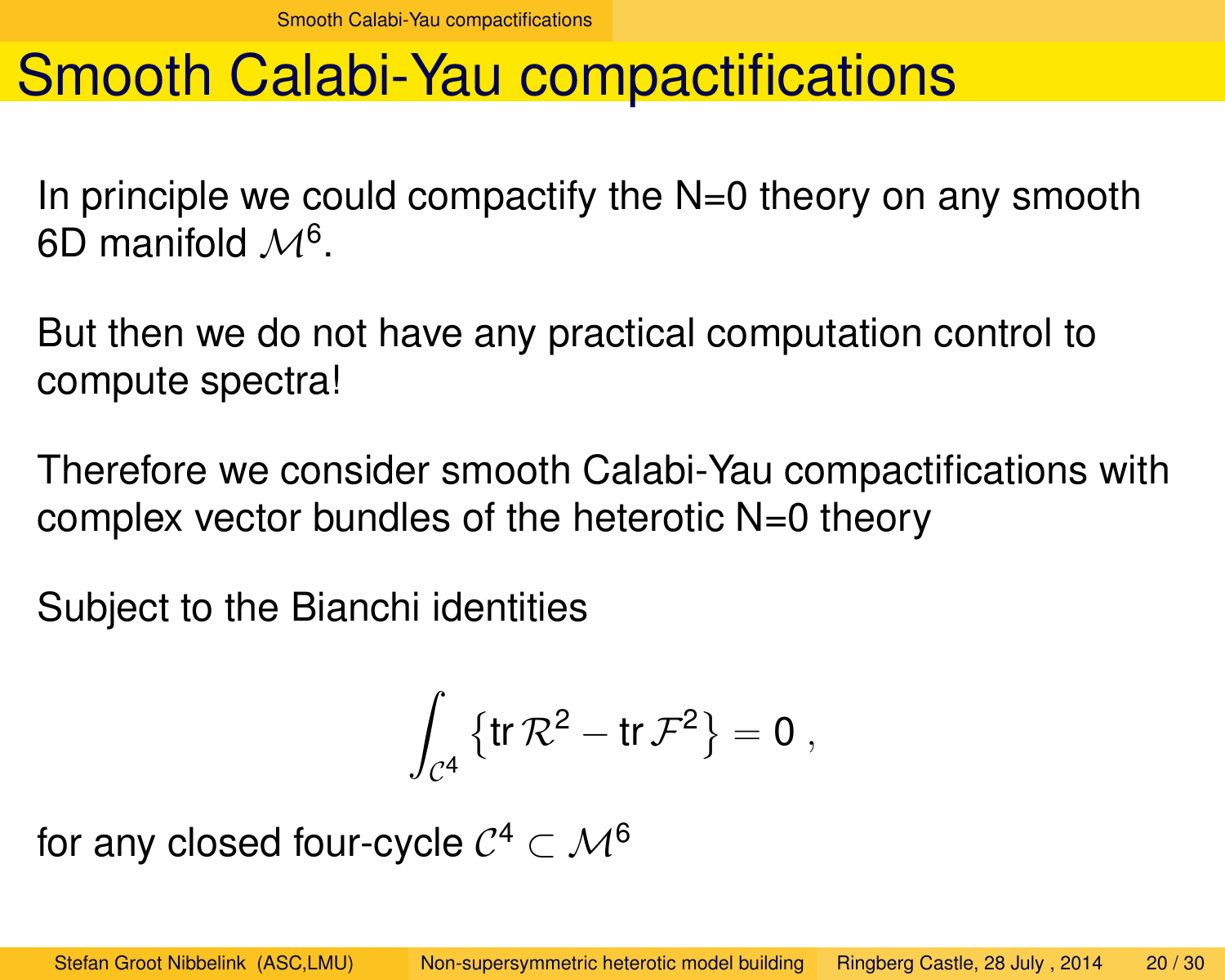## Computation of the fermionic spectrum

For the determination of fermionic spectra we can rely on conventional methods

- (representation dependent) index theorems: ind(*iD*/)
- cohomology theory

In particular for line bundle backgrounds we may employ the multiplicity operator

<span id="page-20-0"></span>
$$
\mathcal{N} = \frac{1}{6} \mathcal{F}_2^3 - \frac{1}{24} \mathcal{F}_2 \text{ tr } \mathcal{R}_2^2
$$

evaluated on all fermionic states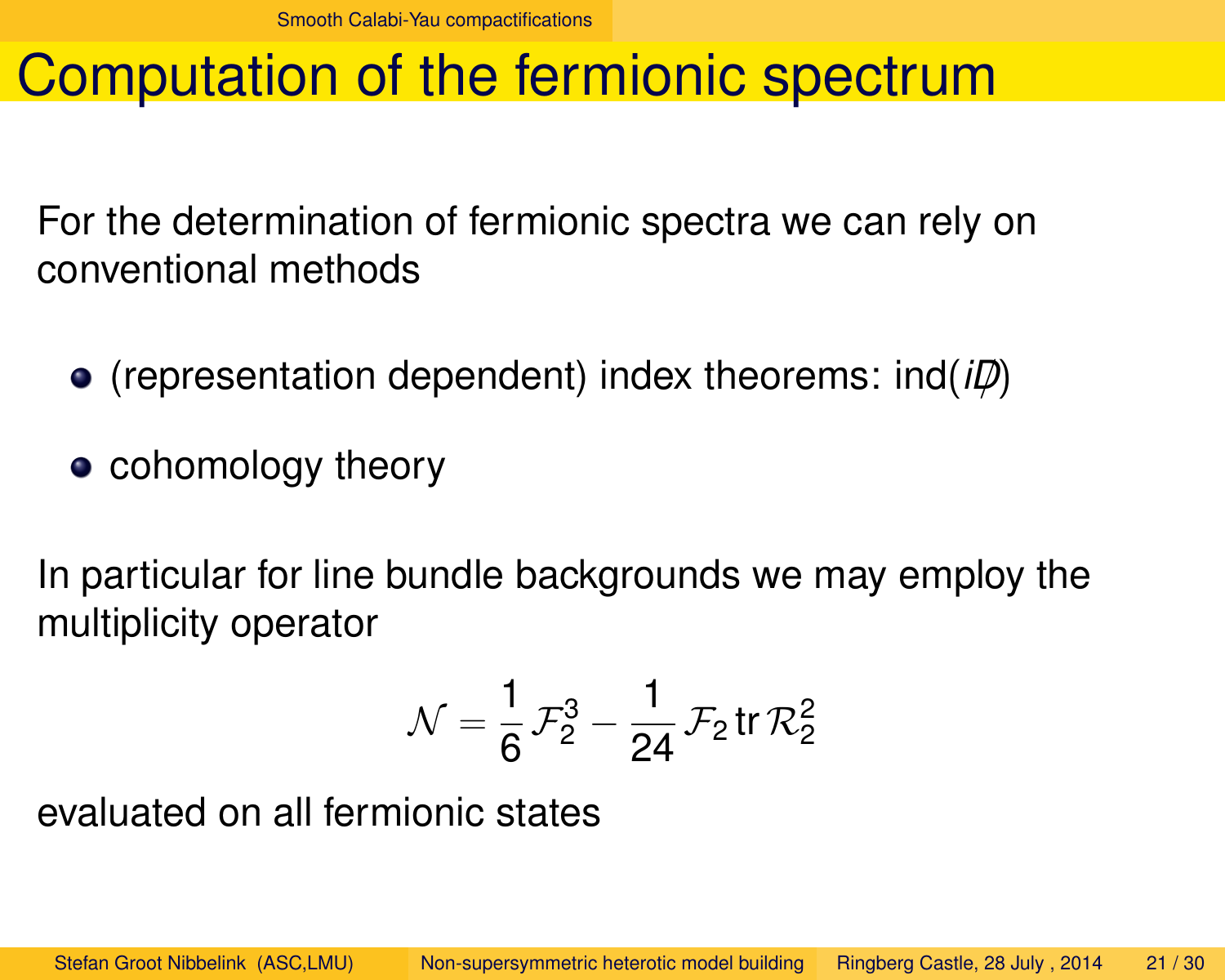#### Computation of the bosonic spectrum

On a generic six-manifold I don't know how to determine the spectrum or even the number of zero modes of the Laplace operator ∆.

But for a smooth Calabi-Yau manifold  $M^6$  with a vector bundle we can use that the Laplace operator  $\Delta$  for complex scalars is related to the Dirac operator  $i\mathcal{D}$  of the would be supersymmetric fermionic partners.

<span id="page-21-0"></span>Hence, we can also (representation dependent) indices and cohomology theory to determine the spectra of complex scalars.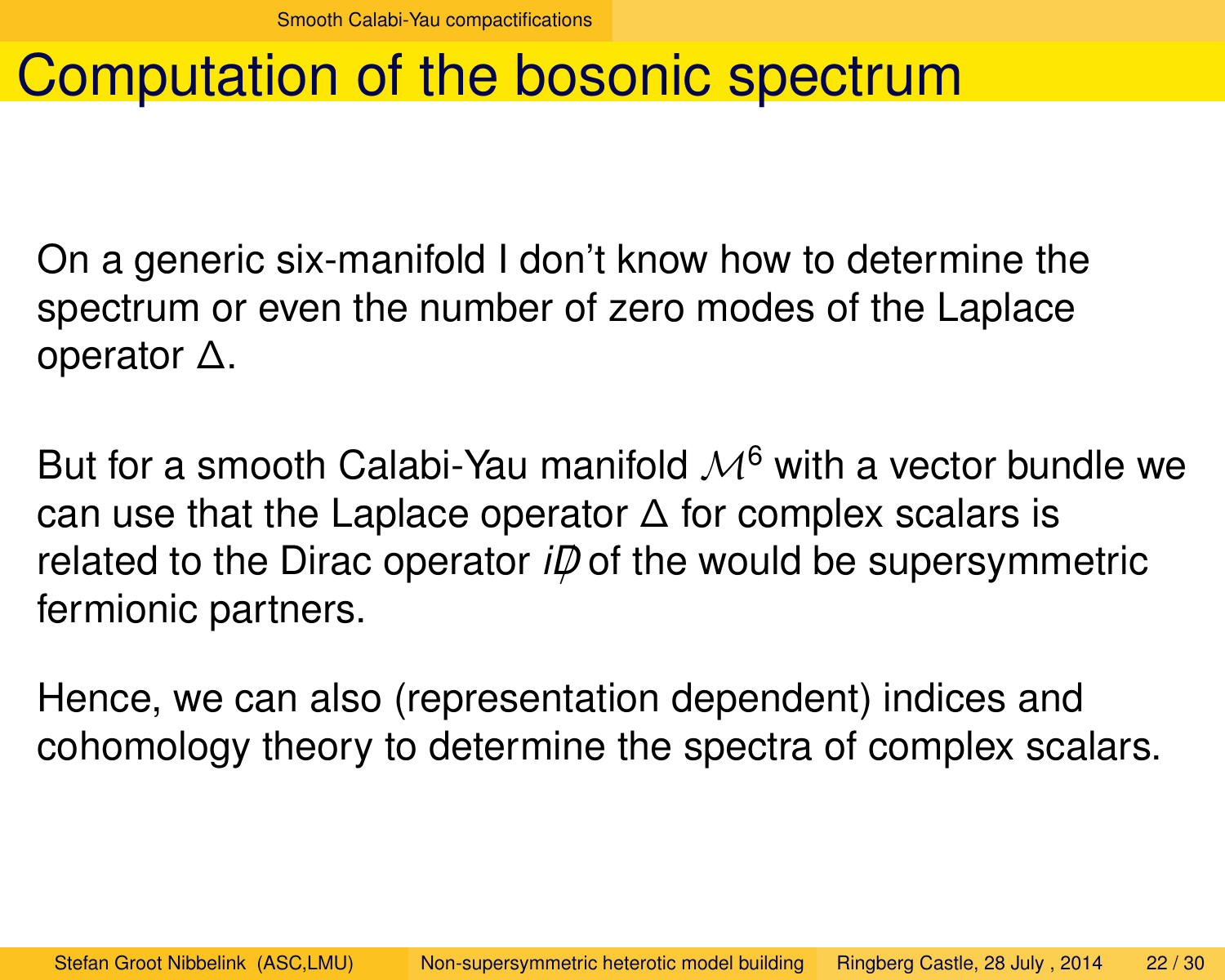#### Further consequences of using a would-be supersymmetry preserving background

- To leading order there are no tachyon on smooth Calabi-Yau backgrounds in the large volume approximation
- To leading order the scalar potential *V* is determined by Fand D-terms:

<span id="page-22-0"></span>
$$
V=\sum_{a}\Big|\frac{\partial \mathcal{W}}{\partial Z^{a}}\Big|^{2}+\frac{1}{2}\,D^{2}
$$

where  $W$  is the hypothetical superpotential of the would-be chiral superfields *Z <sup>a</sup>* whose lowest components are the (massless) complex scalars.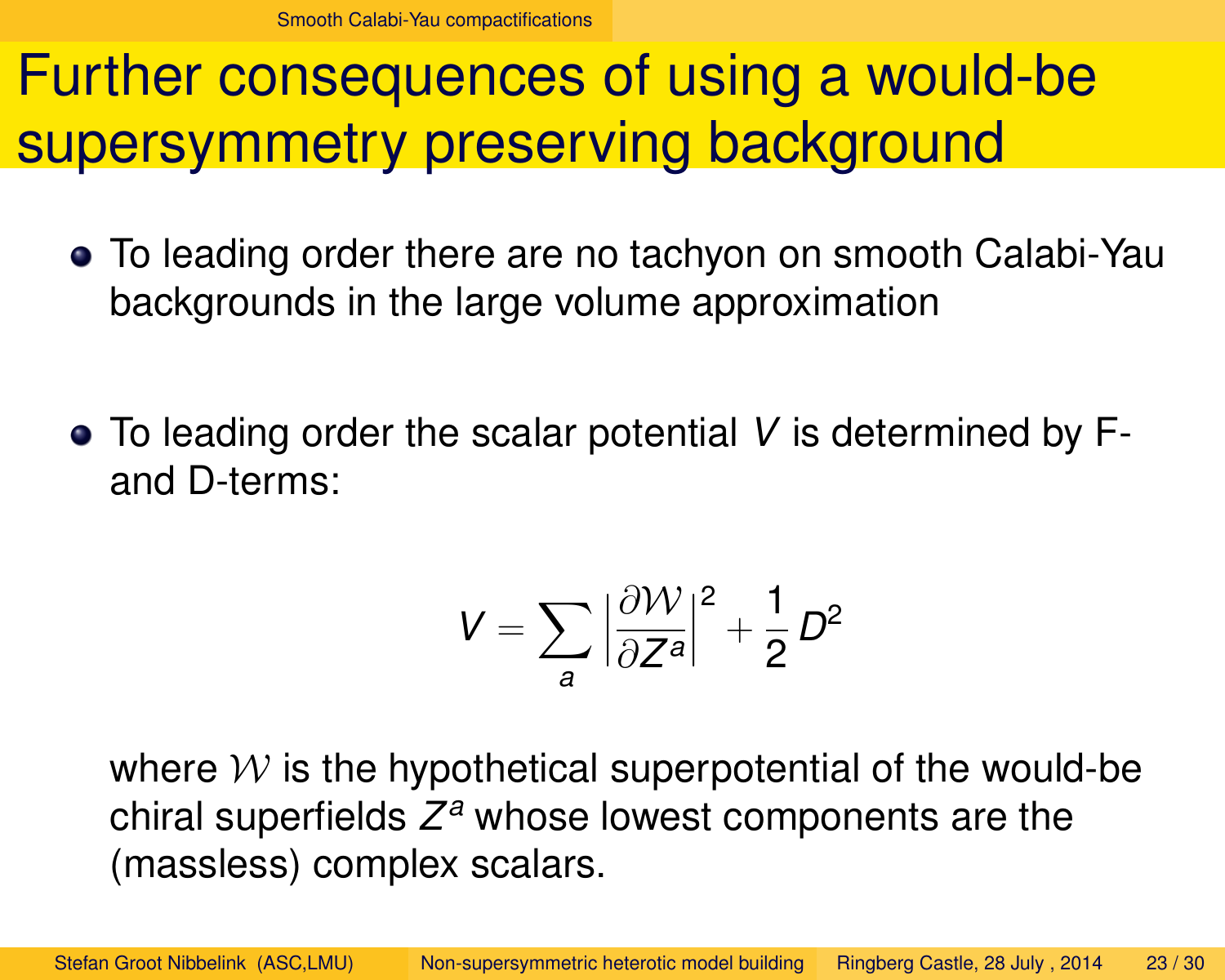#### Standard embedding compactifications

In the standard embedding we have the gauge embedding:

 $SO(16) \times SO(16)' \longrightarrow SO(10) \times U(1) \times SO(16)'$ 

Hence the standard embedding already gives an SO(10) GUT!

| <b>Multiplicity</b>  | <b>Complex bosons</b>     | <b>Chiral fermions</b>                                   |
|----------------------|---------------------------|----------------------------------------------------------|
|                      |                           | $(16; 1)_3 + (16; 1)_{-3}$                               |
|                      |                           | $+(1;128)_0+(10;16)_0$                                   |
| $h^{1,1}$            | $(10; 1)_2 + (1; 1)_{-4}$ | $(16; 1)$ <sub>-1</sub> + $(1; 16)$ <sub>-2</sub>        |
| $h^{1,2}$            | $(10; 1)_{-2} + (1; 1)_4$ | $(\overline{\bf 16}; {\bf 1})_1 + ({\bf 1}; {\bf 16})_2$ |
| $h^1(\text{End}(V))$ | $(1, 1)_0$                |                                                          |

The net number of 16 of SO(10) is determined by:  $h^{1,1} - h^{2,1}$ 

<span id="page-23-0"></span>Stefan Groot Nibbelink (ASC,LMU) [Non-supersymmetric heterotic model building](#page-0-0) Ringberg Castle, 28 July , 2014 24 / 30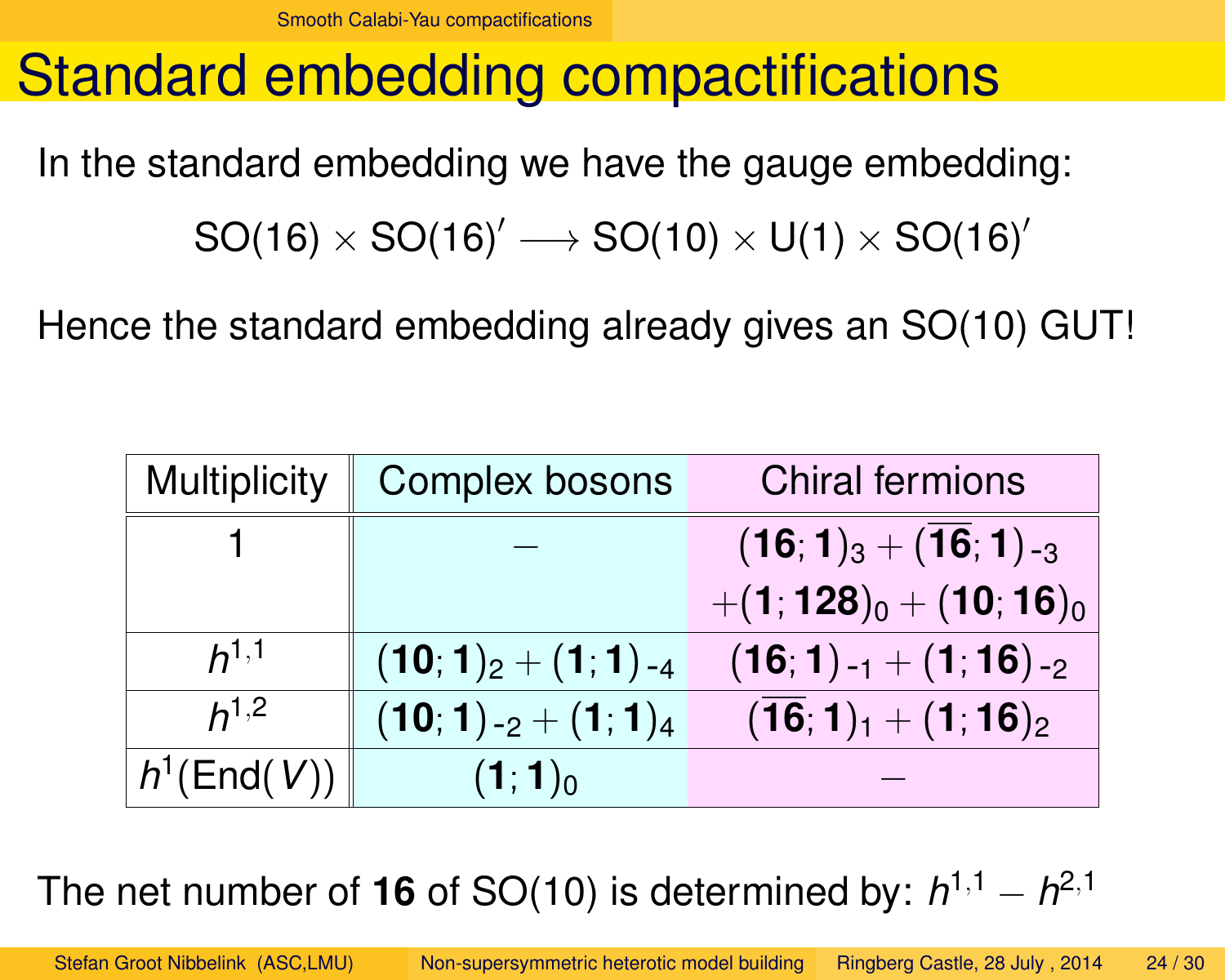#### Resolutions of  $\mathbb{Z}_3$  orbifolds

| Line bundle vector W                        | Massless spectrum in blow-up:                                                                                  |  |  |
|---------------------------------------------|----------------------------------------------------------------------------------------------------------------|--|--|
| Gauge group G                               | chiral fermions / complex bosons                                                                               |  |  |
| $\frac{1}{3}(0, 2^3, 0^4)(0^8)$             | $3(3, 1, 16)_2 + 3(\overline{3}, \overline{16}; 1)_1 + 27(1, \overline{16}; 1)_{-3}$                           |  |  |
| $U(3)\times SO(10)\times SO(16)$            | $78(3,1;1)$ -4 + 3(3, 10; 1) -2                                                                                |  |  |
| $\frac{1}{3}(1^6, 0^2)(1^6, 0^2)$           | $3(\overline{6}, 2; 1)$ -2 + 3(1; $\overline{6}$ , 2) -2 + 3(15, 2; 1) <sub>1</sub> + 3(1; 15, 2) <sub>1</sub> |  |  |
|                                             | $+3(\overline{6},1;\overline{6},1)$ -2 + 3(6, 1; 1, 4) <sub>1</sub> + 3(1, 4; 6, 1) <sub>1</sub>               |  |  |
| $U(6)\times SO(4)\times U(6)'\times SO(8)'$ | $+27(1,2;1)$ -3 + 27(1; 1, 2)-3                                                                                |  |  |
|                                             | $3(15,1;1)_{-2} + 3(1;15,1)_{-2} + 3(6,4;1)_{1} + 3(1;6,4)_{1}$                                                |  |  |
| $\frac{1}{3}(1^8)(1^4, 0^4)$                | $3(8; 1, 8_v)_1 + 3(1; 1, 8_s)_{-2} + 3(1; 4, 8_c)_1 + 3(28; 1)_{-2}$                                          |  |  |
|                                             | $+3({\bf \overline{8}};{\bf \overline{4}}, {\bf 1})_{-2}+78({\bf 1};{\bf 1})_{-4}$                             |  |  |
| $U(8) \times U(4)' \times SO(4)$            | $3(28; 1)$ -2 + 3(1; 6, 1)-2 + 3(1; 4, 8 <sub>v</sub> ) <sub>1</sub>                                           |  |  |

These spectra :

o are free of non-Abelian anomalies

<span id="page-24-0"></span>match orbifold spectra up to decoupling of vector-like states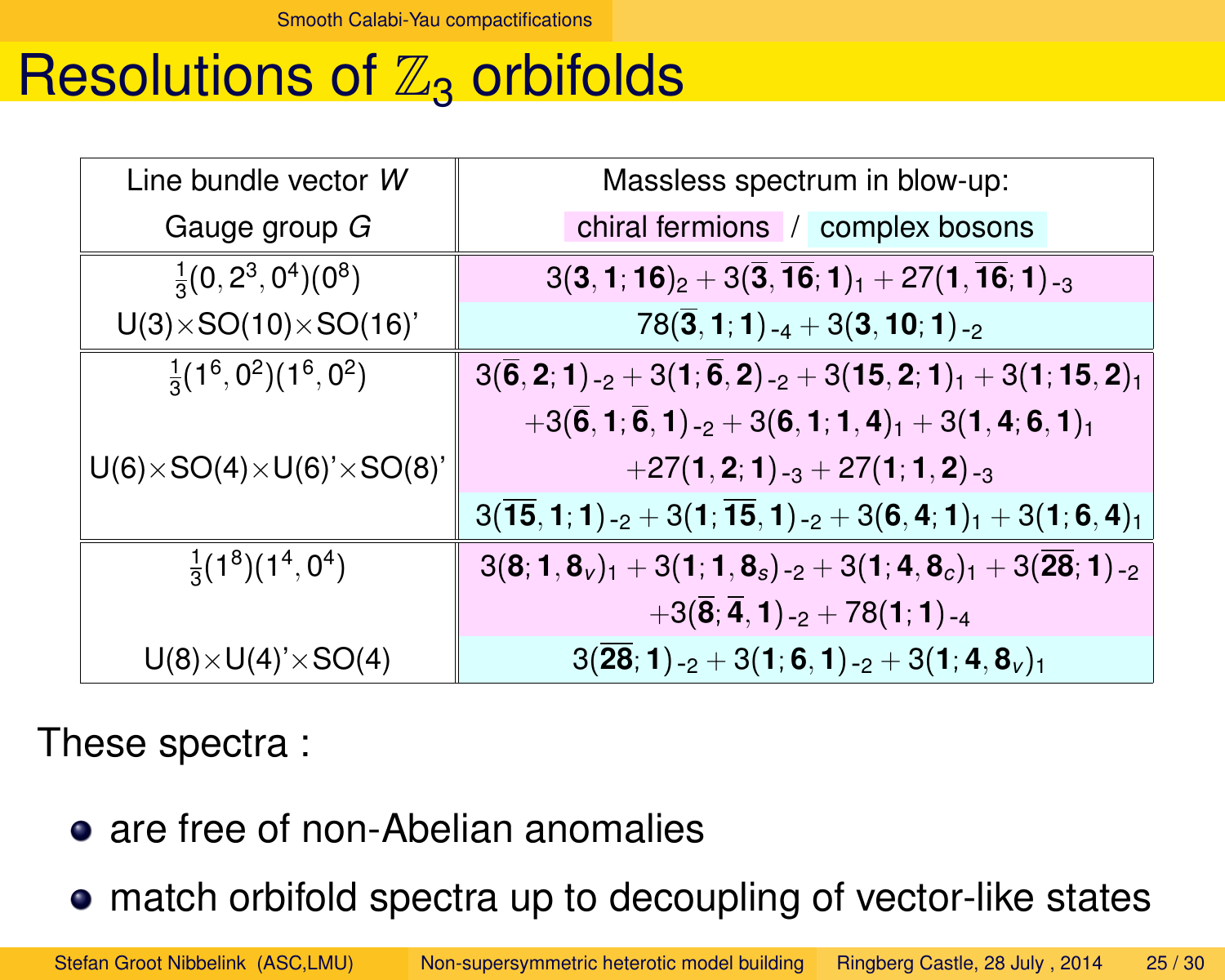[Orbifold model searches](#page-25-0)

#### Standard Model-like theories

| Orbifold                         |         | Inequivalent   | Tachyon-free | SM-like tachyon-free models |                       |                |
|----------------------------------|---------|----------------|--------------|-----------------------------|-----------------------|----------------|
| twist                            | #(geom) | scanned models | percentage   | total                       | one-Higgs   two-Higgs |                |
| $\mathbb{Z}_3$                   | (1)     | 74,958         | 100%         | 128                         | 0                     | Ő              |
| $\mathbb{Z}_4$                   | (3)     | 1,100,336      | 100%         | 12                          | $\Omega$              | $\overline{0}$ |
| $\mathbb{Z}_{6\text{-}1}$        | (2)     | 148,950        | 55%          | 59                          | 18                    | $\overline{0}$ |
| $\mathbb{Z}_\mathsf{6-II}$       | (4)     | 15,036,790     | 57%          | 109                         | $\overline{0}$        |                |
| $\mathbb{Z}_{8\text{-}1}$        | (3)     | 2,751,085      | 51%          | 24                          | $\overline{0}$        | $\overline{0}$ |
| $\mathbb{Z}_{8-I}$               | (2)     | 4,397,555      | 71%          | 187                         |                       |                |
| $\mathbb{Z}_2\times\mathbb{Z}_2$ | (12)    | 9,546,081      | 100%         | 1,562                       | $\Omega$              | 5              |
| $\mathbb{Z}_2\times\mathbb{Z}_4$ | (10)    | 17,054,154     | 67%          | 7,958                       | $\Omega$              | 89             |
| $\mathbb{Z}_3\times\mathbb{Z}_3$ | (5)     | 11,411,739     | 52%          | 284                         | $\overline{0}$        |                |
| $\mathbb{Z}_4\times\mathbb{Z}_4$ | (5)     | 15,361,570     | 64%          | 2,460                       | 0                     | 6              |

Obtained implementing the SUSY breaking  $\mathbb{Z}_2$  orbifolding of the lattice formulation in the "Orbifolder package"

<span id="page-25-0"></span>Nilles,Ramos-Sanchez,Vaudrevange,Wingerter'12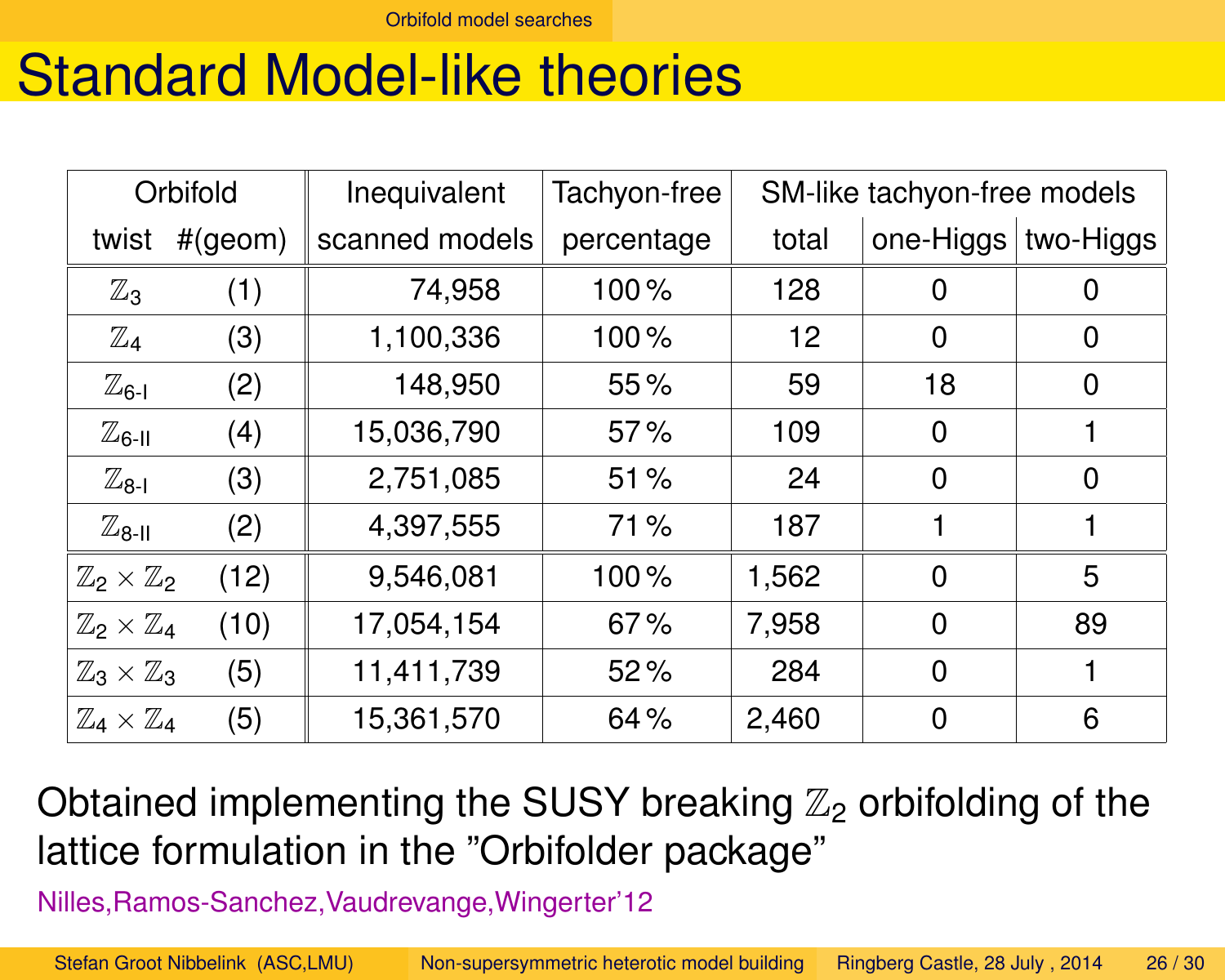### Appendix II: Some definitions

Two orbifold models on the same orbifold geometry are equivalent when they have:

identical massless bosonic and fermionic and possibly tachyonic spectra up to charges under Abelian factors

Standard Model-like:

- $\bullet$  the gauge group contains the SM gauge group with the SU(5) normalization of the non-anomalous hypercharge *Y*
- **•** a net number of three generations of chiral fermions
- at least one Higgs scalar field
- <span id="page-26-0"></span>• vector-like exotic fermions w.r.t. the SM gauge group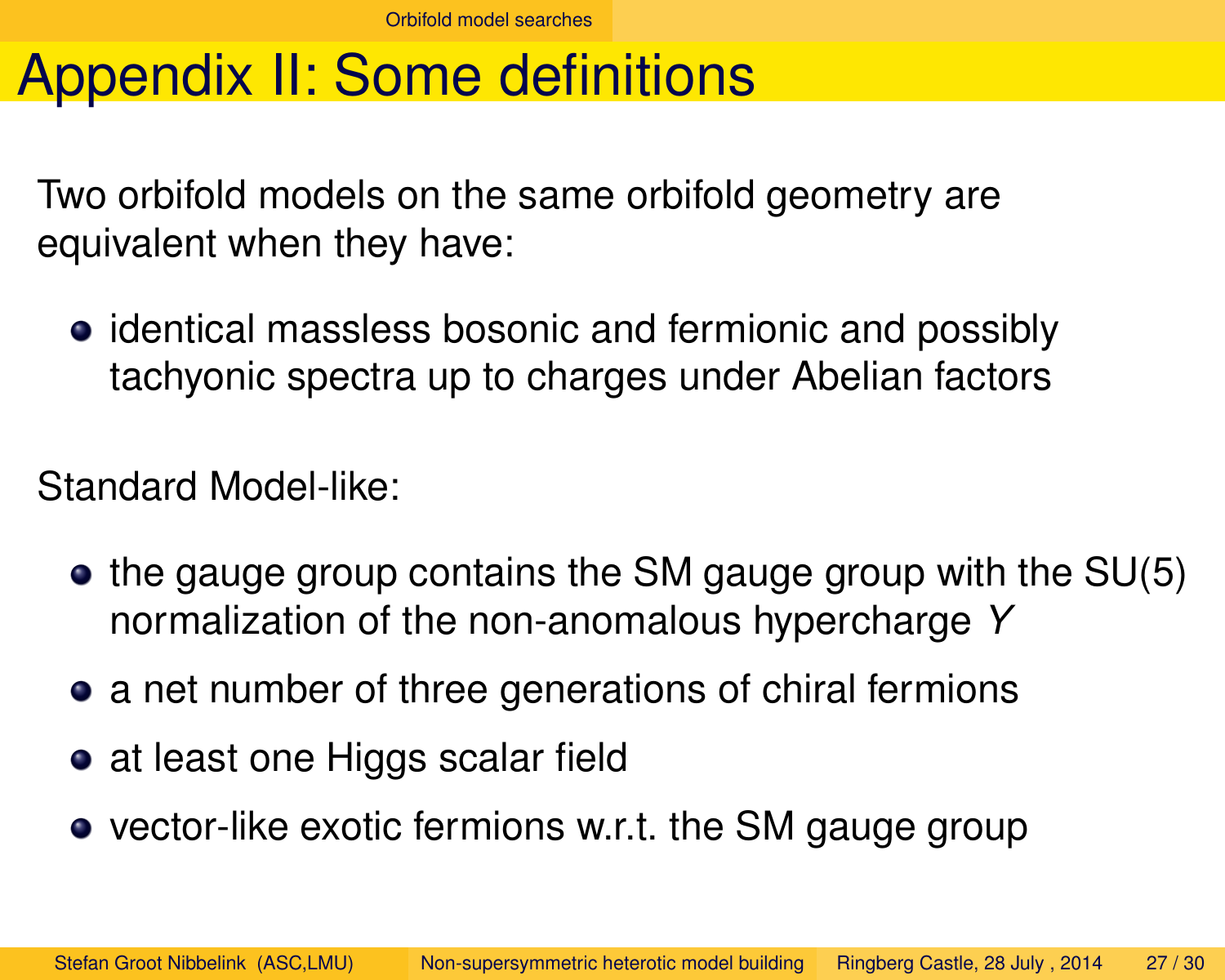[Orbifold model searches](#page-27-0)

# A Standard Model-like theory with three generations and a single Higgs

| Sector      | Massless spectrum: chiral fermions / complex bosons                                                                                          |  |  |  |
|-------------|----------------------------------------------------------------------------------------------------------------------------------------------|--|--|--|
| Observable  | $3(3,2)_{1/6}$ + 3(3, 1) <sub>-2/3</sub> + 6(3, 1) <sub>1/3</sub> + 3(3, 1) <sub>-1/3</sub> + 3(1, 1) <sub>1</sub> + 5(1, 2) <sub>-1/2</sub> |  |  |  |
|             | $+2(1,2)_{1/2}+20(1,1)_{1/2}+20(1,1)_{-1/2}+6(3,1)_{1/6}+6(3,1)_{-1/6}+2(1,2)_{0}$                                                           |  |  |  |
| Obs. & Hid. | $3(1, 1; 1, 2)_{1/2} + 3(1, 1; 1, 2)_{-1/2}$                                                                                                 |  |  |  |
| Hidden      | $14(1,2)_0 + 10(\overline{4},1)_0 + 6(4,1)_0 + 3(6,1)_0 + 2(4,2)_0 + 71(1)_0$                                                                |  |  |  |
| Observable  | $(1,2)_{-1/2}$                                                                                                                               |  |  |  |
|             | $(3, 1)_{1/6}$ + $(\overline{3}, 1)_{-1/6}$ + $2(\overline{3}, 1)_{1/3}$ + 13 $(1, 2)_0$ + 20 $(1, 1)_{-1/2}$ + 18 $(1, 1)_{1/2}$            |  |  |  |
| Obs. & Hid. | $(1, 1; 4, 1)_{1/2} + (1, 1; 4, 1)_{-1/2} + (1, 2; 1, 2)_{0}$                                                                                |  |  |  |
| Hidden      | $14(1,2)_0 + 4(4,1)_0 + (6,2)_0 + 23(1)_0$                                                                                                   |  |  |  |

This model with gauge groups  $G_{\rm obs} = {\rm SU(3)}_C \times {\rm SU(2)}_L \times {\rm U(1)}_Y,$  $G_{\text{hid}} = SU(4) \times SU(2)$ :

- **contains vector-like fermionic and bosonic exotics**
- <span id="page-27-0"></span>• in particular there are states that are charged under both the hidden and the SM gauge group.

Stefan Groot Nibbelink (ASC,LMU) [Non-supersymmetric heterotic model building](#page-0-0) Ringberg Castle, 28 July , 2014 28 / 30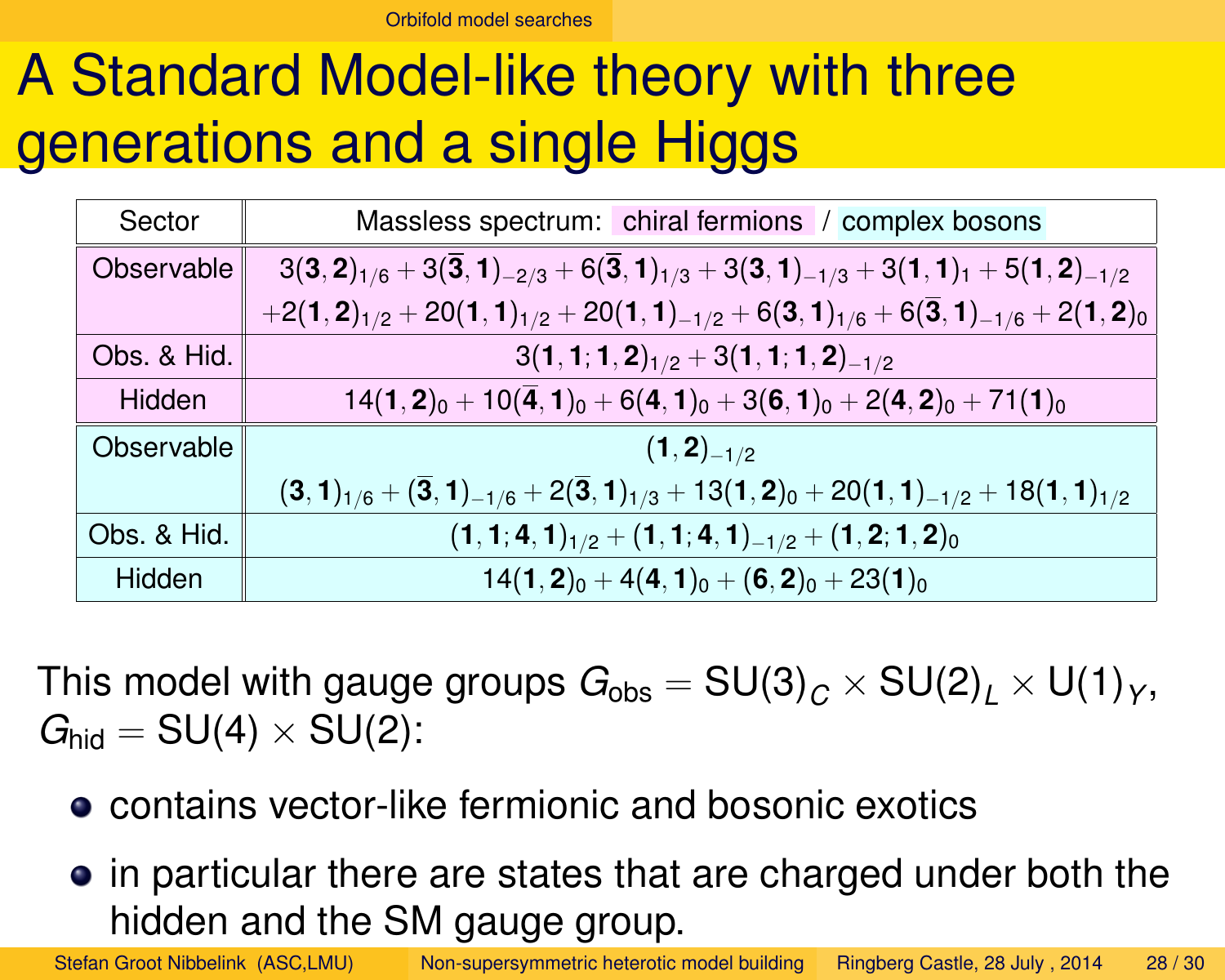#### **Summary**

We investigate smooth and orbifold compactifications of the non-supersymmetric heterotic  $SO(16)\times SO(16)$  string.

On smooth Calabi-Yau backgrounds we could recycle

- **commonly employed techniques to determine both the** fermionic and bosonic 4D spectra
- $\bullet$  and argue that the N=0 theory never leads to tachyons on smooth Calabi-Yaus.

However, twisted tachyons may arise on certain singular orbifolds.

<span id="page-28-0"></span>We have performed SM-like model searches on selected orbifold geometries and found over 12 thousand SM-like theories